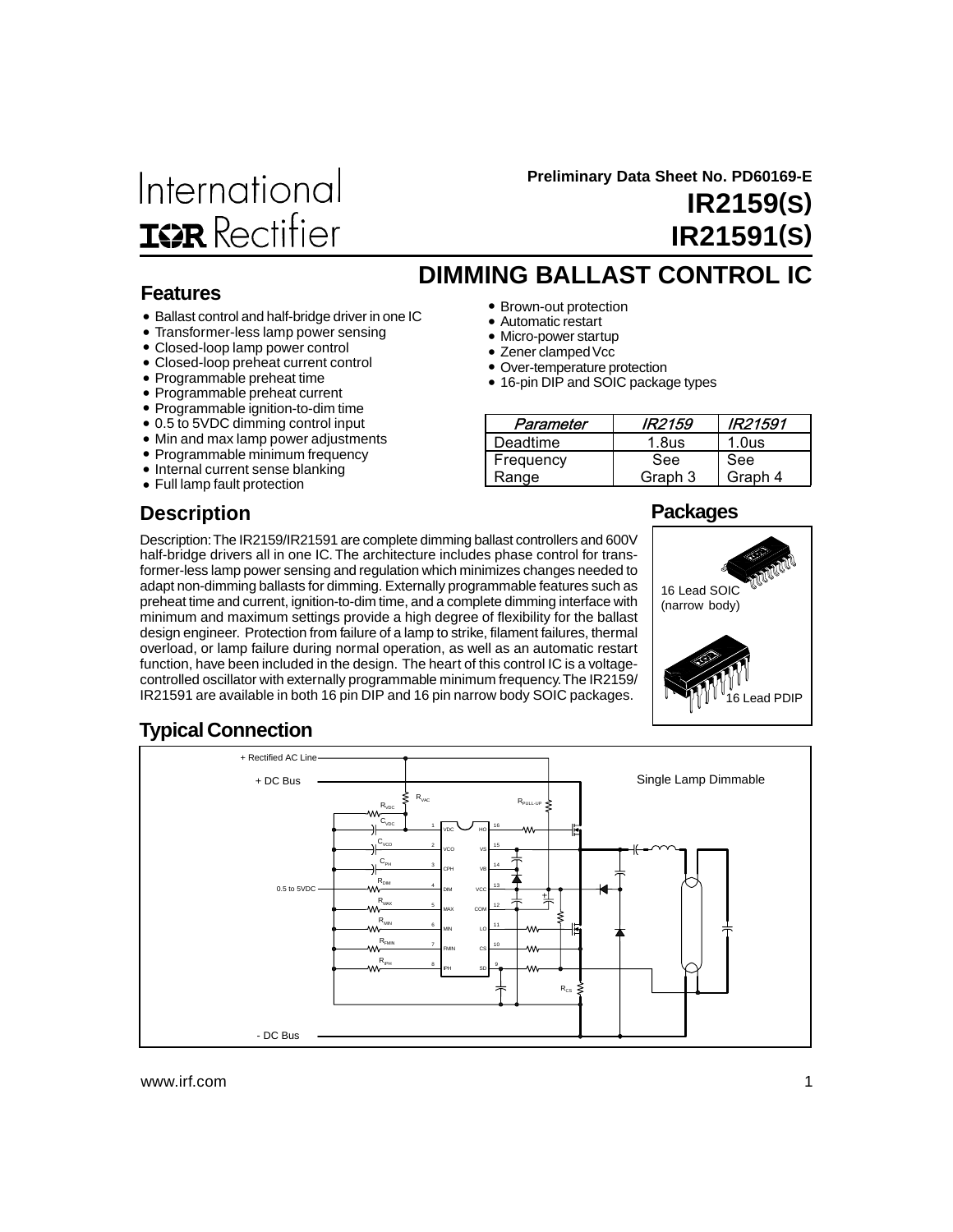### **Absolute Maximum Ratings**

Absolute maximum ratings indicate sustained limits beyond which damage to the device may occur. All voltage parameters are absolute voltages referenced to COM, all currents are defined positive into any lead. The thermal resistance and power dissipation ratings are measured under board mounted and still air conditions.

| Symbol                 | <b>Definition</b>                                                     | Min.                    | Max.           | <b>Units</b>  |                |
|------------------------|-----------------------------------------------------------------------|-------------------------|----------------|---------------|----------------|
| $V_{B}$                | High side floating supply voltage                                     | $-0.3$                  | 625            |               |                |
| $V_S$                  | High side floating supply offset voltage                              | $V_B - 25$              | $V_{B} + 25$   | $\vee$        |                |
| <b>V<sub>HO</sub></b>  | High side floating output voltage                                     |                         | $V_S - 0.3$    | $V_{B} + 0.3$ |                |
| VLO                    | Low side output voltage                                               | $-0.3$                  | $V_{CC}$ + 0.3 |               |                |
| <b>I</b> OMAX          | Maximum allowable output current (either output)                      |                         | $-500$         | 500           | mA             |
|                        | due to external power transistor miller effect                        |                         |                |               |                |
| <b>V<sub>VCO</sub></b> | Voltage controlled oscillator input voltage                           |                         | $-0.3$         | 6.0           | $\vee$         |
| $I$ <sub>CPH</sub>     | CPH current                                                           |                         | -5             | 5             | mA             |
| <b>VIPH</b>            | IPH voltage                                                           |                         | $-0.3$         | 5.5           |                |
| <b>V<sub>DIM</sub></b> | Dimming control pin input voltage                                     |                         | $-0.3$         | 5.5           |                |
| <b>V<sub>MAX</sub></b> | Maximum lamp power setting pin input voltage                          | $-0.3$                  | 5.5            | $\vee$        |                |
| <b>V<sub>MIN</sub></b> | Minimum lamp power setting pin input voltage                          | $-0.3$                  | 5.5            |               |                |
| $V_{CS}$               | Current sense input voltage                                           | $-0.3$                  | 5.5            |               |                |
| Isp                    | Shutdown pin current                                                  | $-5$                    | 5              |               |                |
| $_{\rm lcc}$           | Supply current (note 1)                                               |                         |                | 25            | mA             |
| dV/dt                  | Allowable offset voltage slew rate                                    |                         | $-50$          | 50            | V/ns           |
| $P_D$                  | Package power dissipation $@T_A \leq +25°C$<br>$(16 \text{ pin DIP})$ |                         |                | 1.60          |                |
|                        | $P_D = (T_{JMAX} - T_A)/R$ th <sub>JA</sub>                           |                         | 1.25           | W             |                |
| Rth <sub>JA</sub>      | Thermal resistance, junction to ambient                               | $(16 \text{ pin DIP})$  | —              | 75            |                |
|                        |                                                                       | $(16 \text{ pin SOIC})$ |                | 115           | $^{\circ}$ C/W |
| $T_{\rm J}$            | Junction temperature                                                  |                         | $-55$          | 150           |                |
| $T_S$                  | Storage temperature                                                   |                         | $-55$          | 150           | $^{\circ}C$    |
| ΤL                     | Lead temperature (soldering, 10 seconds)                              |                         | 300            |               |                |

Note 1: This IC contains a zener clamp structure between the chip  $V_{CC}$  and COM which has a nominal breakdown voltage of 15.6V (V<sub>CLAMP</sub>). Please note that this supply pin should not be driven by a DC, low impedance power source greater than the diode clamp voltage (V<sub>CLAMP</sub>) as specified in the Electrical Characteristics section.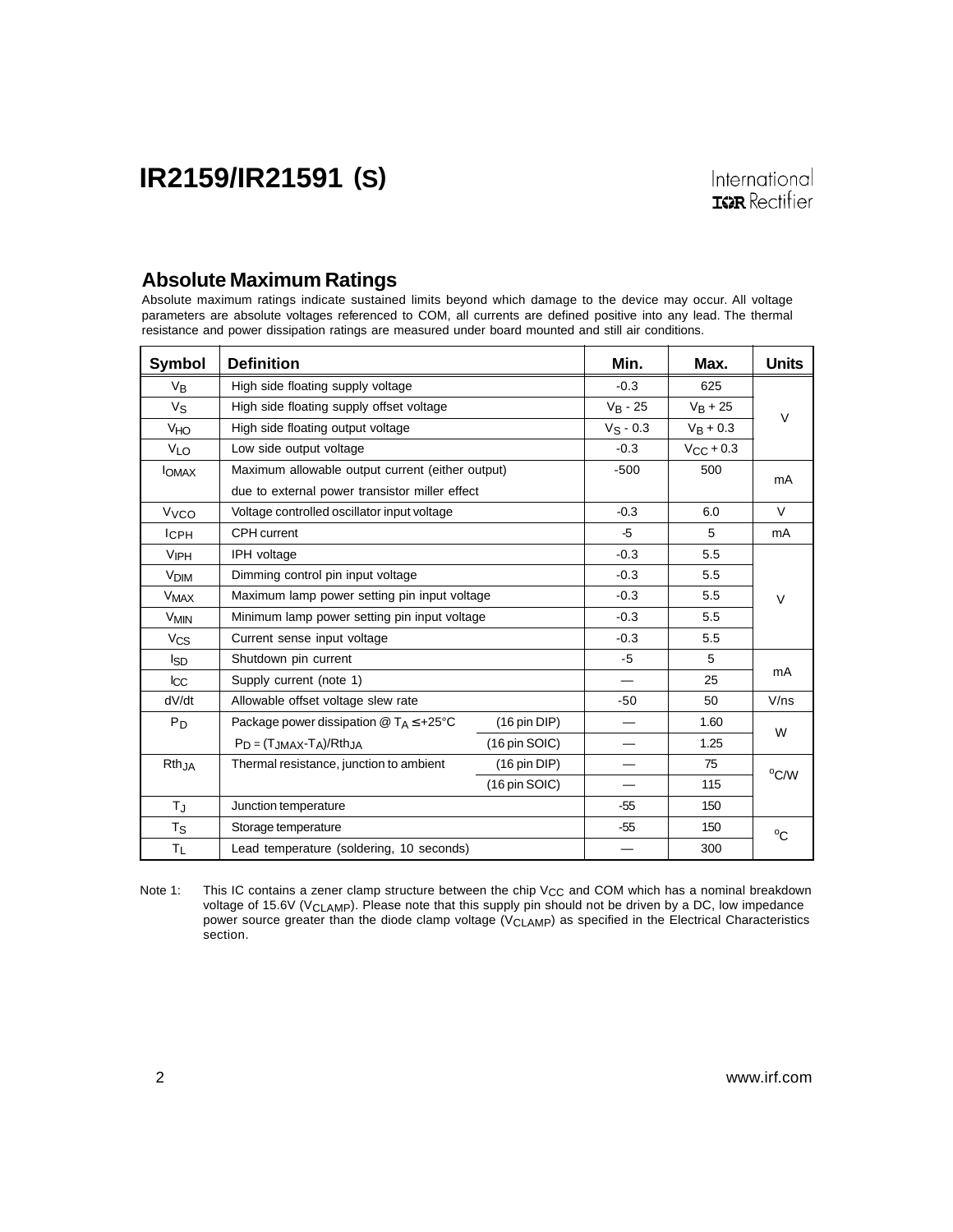### **Recommended Operating Conditions**

For proper operation the device should be used within the recommended conditions.

| Symbol                 | <b>Definition</b>                                     | Min.                | Max.             | <b>Units</b> |  |
|------------------------|-------------------------------------------------------|---------------------|------------------|--------------|--|
| $V_{BS}$               | High side floating supply voltage                     | $V_{CC}$ - 0.7      | <b>VCLAMP</b>    |              |  |
| Vs                     | Steady state high side floating supply offset voltage | $-1$                | 600              | v            |  |
| $V_{\rm CC}$           | Supply voltage                                        | V <sub>CCUV</sub> + | VCLAMP (15.6)    |              |  |
| <b>I</b> cc            | Supply current                                        | note 2              | 10 <sup>10</sup> | mA           |  |
| <b>V<sub>VCO</sub></b> | VCO pin voltage                                       | 0                   | 5                | V            |  |
| <b>V<sub>DIM</sub></b> | DIM pin voltage                                       | 0                   |                  |              |  |
| <b>V<sub>MAX</sub></b> | MAX pin current (note 3)                              | $-750$              | $\Omega$         | μA           |  |
| <b>V<sub>MIN</sub></b> | MIN pin voltage                                       | 1                   | 3                | V            |  |
| RFMIN                  | Minimum frequency setting resistance                  | 10                  | 100              | kΩ           |  |
| lsp                    | Shutdown pin current                                  | $-1$                |                  | mA           |  |
| lcs                    | Current sensing pin current                           | $-1$                |                  |              |  |
| ТJ                     | Junction temperature                                  | -40                 | 125              | °C           |  |

Note 2: Enough current should be supplied into the VCC lead to keep the internal 15.6V zener clamp diode on this lead regulating its voltage, V<sub>CLAMP</sub>.

Note 3: The MAX lead is a voltage-controlled current source. For optimum dim interface current mirror performance, this current should be kept between 0 and 750µA.

### **Electrical Characteristics**

 $V_{CC}$  = V<sub>BS</sub> = V<sub>BIAS</sub> = 14V +/- 0.25V, V<sub>CS</sub> = 0.5V, V<sub>SD</sub> = 0.0V, R<sub>FMIN</sub> = 40k, C<sub>VCO</sub> = 10 nF, V<sub>DIM</sub> = 0.0V, R<sub>MAX</sub> = 33k,  $R_{MIN}$  = 56k, V<sub>CPH</sub> = 0.0V, C<sub>LO,HO</sub> = 1000pF, T<sub>A</sub> = 25<sup>o</sup>C unless otherwise specified.

| Symbol          | Definition                                                      | Min. | Typ. | Max. | Units | <b>Test Conditions</b>      |
|-----------------|-----------------------------------------------------------------|------|------|------|-------|-----------------------------|
|                 | <b>Supply Characteristics</b>                                   |      |      |      |       |                             |
| $V$ CCUV+       | V <sub>CC</sub> supply undervoltage positive going<br>threshold | 12.0 | 12.5 | 13.0 | V     |                             |
| <b>VCCHYS</b>   | V <sub>CC</sub> supply undervoltage lockout hysteresis          | 1.5  | 1.6  | 1.7  |       |                             |
| loccuv          | UVLO mode quiescent current                                     |      | 200  |      |       | $V_{\text{CC}} = 10V$       |
| <b>IQCCFLT</b>  | Fault-mode quiescent current                                    |      | 240  |      | μA    | SD=5V, CS=2V, or            |
|                 |                                                                 |      |      |      |       | Ti > TSD                    |
| <b>IQCCFMIN</b> | $V_{CC}$ supply current @ FMIN (IR2159)                         |      | 5.6  |      |       | $VVCO = 0V$                 |
| <b>IQCCFMAX</b> | $V_{CC}$ supply current @ FMAX (IR2159)                         |      | 6.6  |      | mA    | $VVCO = 5V$                 |
| <b>IQCCFMIN</b> | $V_{CC}$ supply current @ FMIN (IR21591)                        |      | 5.4  |      |       | $VVCO = 0V$                 |
| <b>IQCCFMAX</b> | V <sub>CC</sub> supply current @ FMAX (IR21591)                 |      | 6.8  |      |       | $VVCO = 5V$                 |
| <b>VCLAMP</b>   | V <sub>CC</sub> zener shunt clamp voltage                       | 14.5 | 15.6 | 16.5 | V     | $I_{\rm CC} = 10 \text{mA}$ |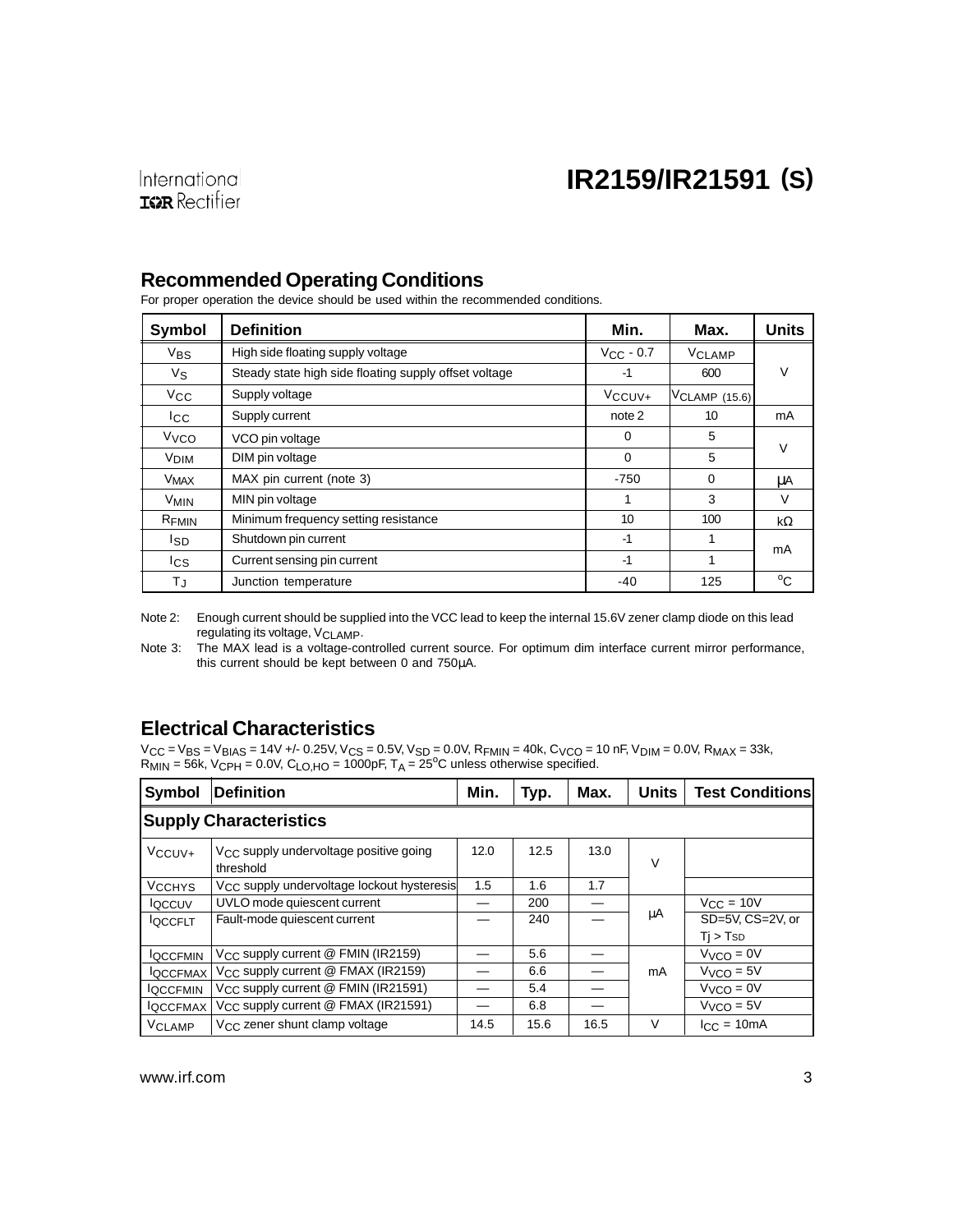### **Electrical Characteristics (cont.)**

Vcc = Vвs = Vвıas = 14V +/- 0.25V, Vcs = 0.5V, Vsp = 0.0V, Rғмın = 40k, C<sub>VCO</sub> = 10 nF, V<sub>DIM</sub> = 0.0V, R<sub>MAX</sub> = 33k,<br>R<sub>MIN</sub> = 56k, V<sub>TPH</sub> = 0.0V, C<sub>LO,HO</sub> = 1000pF, T<sub>A</sub> = 25<sup>o</sup>C unless otherwise specified.

|                   | <b>Symbol Definition</b>                                           | Min. | Typ.     | Max.                     |               | Units   Test Conditions                         |
|-------------------|--------------------------------------------------------------------|------|----------|--------------------------|---------------|-------------------------------------------------|
|                   | <b>Floating Supply Characteristics</b>                             |      |          |                          |               |                                                 |
| lQBS0             | Quiescent V <sub>BS</sub> supply current                           |      | $\Omega$ |                          |               | $VHO = VS$                                      |
| lobs1             | Quiescent V <sub>BS</sub> supply current                           |      | 30       |                          | μA            | $V_{HO} = V_B$                                  |
| VBSMIN            | Minimum required VBS voltage for proper<br>HO functionality        |      | 4        | 5                        | $\vee$        |                                                 |
| <b>ILK</b>        | Offset supply leakage current                                      |      |          | 50                       | μA            | $V_B = V_S = 600V$                              |
|                   | <b>Oscillator I/O Characteristics</b>                              |      |          |                          |               |                                                 |
| f <sub>vco</sub>  | VCO frequency range (IR2159)                                       |      | 25       | $\overline{\phantom{m}}$ |               | V <sub>VCO</sub> =0V, RFMIN=39KΩ                |
|                   | (See graph 3)                                                      |      | 95       |                          | kHz           | $VVCO=5V$ , RFMIN=10K $\Omega$                  |
| f <sub>vco</sub>  | VCO frequency range (IR21591)                                      |      | 30       |                          |               | V <sub>VCO</sub> =0V, RFMIN=68KQ                |
|                   | (See graph 4)                                                      | —    | 230      |                          |               | $VVCO=5V, RFMIN=10KΩ$                           |
| d                 | Gate drive outputs duty cycle                                      |      | 50       |                          | $\frac{0}{0}$ | $VVCO = 0V$                                     |
| <b>VVCOFLT</b>    | Fault-mode VCO pin voltage (UVLO,<br>shutdown, over-current/temp.) |      | 5        |                          | $\vee$        |                                                 |
| <b>IVCOPH</b>     | Preheat mode VCO pin discharge current                             |      | 1.0      |                          | μA            | VCPH < 5V                                       |
| <b>IVCODIM</b>    | Dim mode VCO pin discharge current                                 |      | 16.0     |                          |               |                                                 |
|                   |                                                                    |      |          |                          |               |                                                 |
| <b>IVCOPK</b>     | Amplitude control VCO pin charging current                         |      | 60.0     |                          | μA            | $\overline{V_{CPH}}$ < 5V, $V_{CS}$ > $V_{IPH}$ |
| t <sub>DTLO</sub> | LO output deadtime (IR2159)                                        |      | 1.8      |                          |               |                                                 |
| t <sub>DTHO</sub> | HO output deadtime (IR2159)                                        |      | 1.8      |                          | $\mu$ s       |                                                 |
| tDTLO             | LO output deadtime (IR21591)                                       |      | 1.0      |                          |               |                                                 |
| tDTHO             | HO output deadtime (IR21591)                                       |      | 1.0      |                          |               |                                                 |
|                   | <b>Gate Driver Output Characteristics</b>                          |      |          |                          |               |                                                 |
| VOL               | Low-level output voltage                                           |      |          | 100                      | mV            |                                                 |
| <b>VOH</b>        | High-level output voltage                                          |      |          | 100                      |               | VBIAS - VO                                      |
| tr                | Turn-on rise time                                                  |      |          | 150                      |               |                                                 |
| tf                | Turn-off fall time                                                 |      |          | 100                      | ns            |                                                 |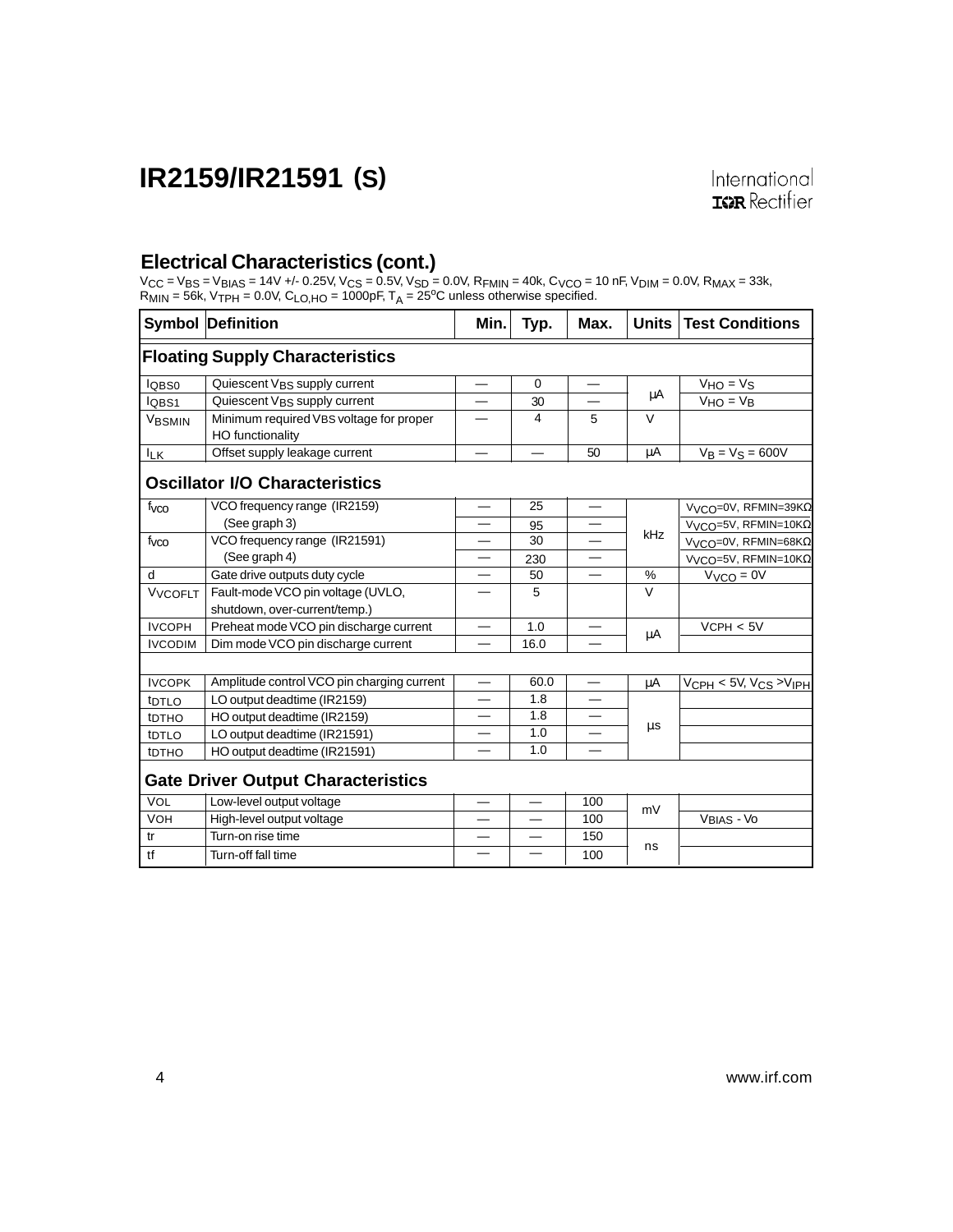### **Electrical Characteristics (cont.)**

Vcc = Vвs = Vвıas = 14V +/- 0.25V, Vcs = 0.5V, Vsp = 0.0V, Rғмın = 40k, C<sub>VCO</sub> = 10 nF, V<sub>DIM</sub> = 0.0V, R<sub>MAX</sub> = 33k,<br>R<sub>MIN</sub> = 56k, V<sub>TPH</sub> = 0.0V, C<sub>LO,HO</sub> = 1000pF, T<sub>A</sub> = 25<sup>o</sup>C unless otherwise specified.

| <b>Symbol</b>              | <b>Definition</b>                         | Min. | Typ. | Max.     | <b>Units</b>   | <b>Test Conditions</b>                      |
|----------------------------|-------------------------------------------|------|------|----------|----------------|---------------------------------------------|
|                            | <b>Preheat Characteristics</b>            |      |      |          |                |                                             |
| <b>ICPH</b>                | CPH pin charging current                  |      | 1.3  |          | μA             |                                             |
| <b>VCPHIGN</b>             | CPH pin ignition mode threshold voltage   |      | 5.0  |          |                |                                             |
| <b>VCPHCLMP</b>            | CPH pin clamp voltage                     |      | 10   |          | V              |                                             |
| <b>IIPH</b>                | IPH pin DC source current                 |      | 25.0 | $\equiv$ | μA             | $IIPH = 1/RFMIN$                            |
| <b>VCSTH</b>               | Peak preheat current regulation threshold |      | 0.7  |          | V              | VCSTH = (IIPH) x (RIPH)                     |
| <b>VCPHFLT</b>             | CPH pin voltage during UVLO or fault      |      | 0.0  |          | $\vee$         | $SD = 5V$ , or $CS = 2V$ ,<br>or $Ti > TSD$ |
|                            | <b>Ignition Characteristics</b>           |      |      |          |                |                                             |
| $\overline{V}$ csth        | Peak over current threshold               |      | 1.6  |          | V              | VCPH < 5V                                   |
|                            | <b>Protection Characteristics</b>         |      |      |          |                |                                             |
| $\overline{V_{SDTH+}}$     | Rising shutdown pin threshold voltage     |      | 2.0  |          | $\vee$         |                                             |
| V <sub>VDCTH+</sub>        | Rising VDC pin threshold voltage          |      | 5.1  |          |                |                                             |
| Vsdhys                     | SD threshold hysteresis                   |      | 150  |          | mV             |                                             |
| Vvdchys                    | VDC threshold hysteresis                  |      | 2.1  |          |                |                                             |
| VSDCLMP                    | SD pin clamp voltage                      |      | 7.6  |          | V              | $ISD = 100mA$                               |
| <b>VCSTH</b>               | Peak over-current latch threshold voltage |      | 1.6  |          |                | $V_{\text{CPH}}$ > 5.1V                     |
| $\mathsf{T}_{\mathsf{SD}}$ | Thermal shutdown junction temperature     |      | 165  |          | $\overline{c}$ |                                             |
| <b>Phase Control</b>       |                                           |      |      |          |                |                                             |
| <b>VCSTHZX</b>             | Zero-crossing threshold voltage           |      | 0.0  |          | V              |                                             |
| $R_{FB}$                   | Phase control FB resistor (Internal)      |      | 5.7  |          | $k\Omega$      |                                             |
| <sup>t</sup> Blank         | Zero-crossing internal blank time         |      | 400  |          | ns             |                                             |
|                            | <b>Dimming Interface</b>                  |      |      |          |                |                                             |
| <b>VDIMOFF</b>             | DIM pin offset voltage                    |      | 0.5  |          |                |                                             |
| V <sub>DIM</sub>           | DIM pin input voltage range               | 0.0  |      | 5.0      |                |                                             |
| Vminmin                    | DIM minimum reference voltage (MIN pin)   |      | 1.0  |          | $\vee$         | $VDIM=5V$                                   |
| Vminmax                    | DIM maximum reference voltage (MIN pin)   |      | 3.0  |          |                | $VDIM= 0V$                                  |
| V <sub>DIMTH</sub>         | DIM mode VCO Threshold (IR2159)           |      | 0.5  |          |                |                                             |
| <b>VDIMTH</b>              | DIM mode VCO Threshold (IR21591)          |      | 1.1  |          |                |                                             |
|                            | <b>Minimum Frequency Setting</b>          |      |      |          |                |                                             |
| V <sub>FMIN</sub>          | FMIN pin voltage during normal operation  |      | 5.1  |          | V              |                                             |
| VFMINFLT                   | FMIN pin voltage during fault mode        |      | 0.0  |          | V              | $SD = 5V$ , or $CS = 2V$ ,<br>or $Tj > TSD$ |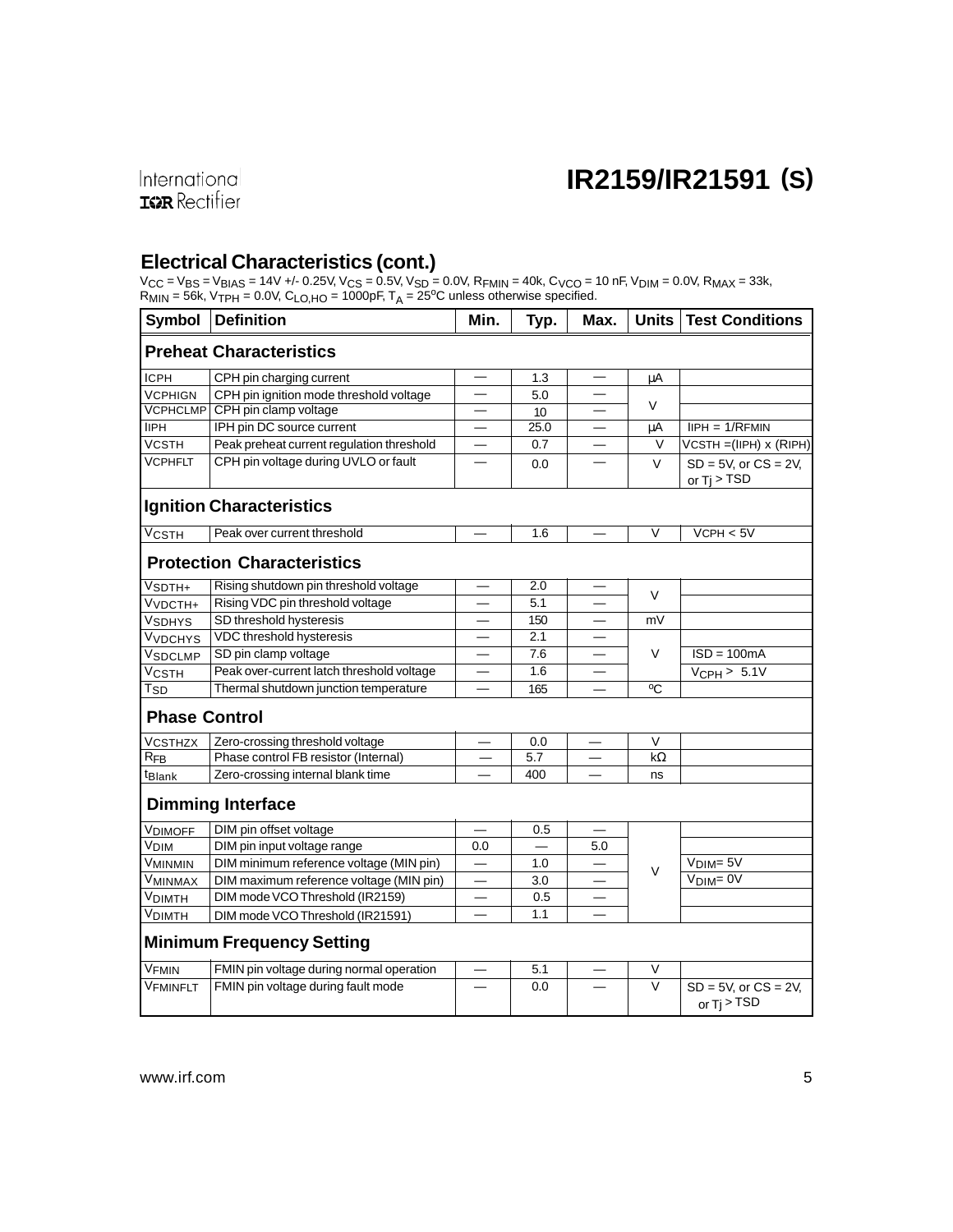International **ISR** Rectifier

## **Block Diagram**



## **Lead Assignments & Definitions**

|             | Pin Assignments |    |            | Pin# | Symbol      | Description                           |
|-------------|-----------------|----|------------|------|-------------|---------------------------------------|
|             |                 |    |            | 1    | <b>VDC</b>  | Line input voltage detection          |
|             |                 |    |            | 2    | <b>VCO</b>  | Voltage controlled oscillator Input   |
| <b>VDC</b>  |                 | 16 | HO         | 3    | <b>CPH</b>  | Preheat timing input                  |
| <b>VCO</b>  | 2               | 15 | <b>VS</b>  | 4    | <b>DIM</b>  | 0.5 to 5VDC dimming control input     |
|             |                 |    |            | 5    | <b>MAX</b>  | Maximum lamp power setting            |
| <b>CPH</b>  | 3               | 14 | <b>VB</b>  | 6    | <b>MIN</b>  | Minimum lamp power setting            |
| <b>DIM</b>  | 4               | 13 | <b>VCC</b> | 7    | <b>FMIN</b> | Minimum frequency setting             |
|             |                 |    |            | 8    | <b>IPH</b>  | Peak preheat current reference        |
| <b>MAX</b>  | 5               | 12 | <b>COM</b> | 9    | SD          | Shutdown input                        |
|             |                 |    |            | 10   | CS.         | Current sensing input                 |
| <b>MIN</b>  | 6               |    | LO         | 11   | LO.         | Low-side gate driver output           |
| <b>FMIN</b> | 17              | 10 | CS         | 12   | <b>COM</b>  | IC power & signal ground              |
|             |                 |    |            | 13   | <b>VCC</b>  | Logic & low-side gate driver supply   |
| <b>IPH</b>  | 8               | 9  | SD         | 14   | <b>VB</b>   | High-side gate driver floating supply |
|             |                 |    |            | 15   | VS.         | High voltage floating return          |
|             |                 |    |            | 16   | HO          | High-side gate driver output          |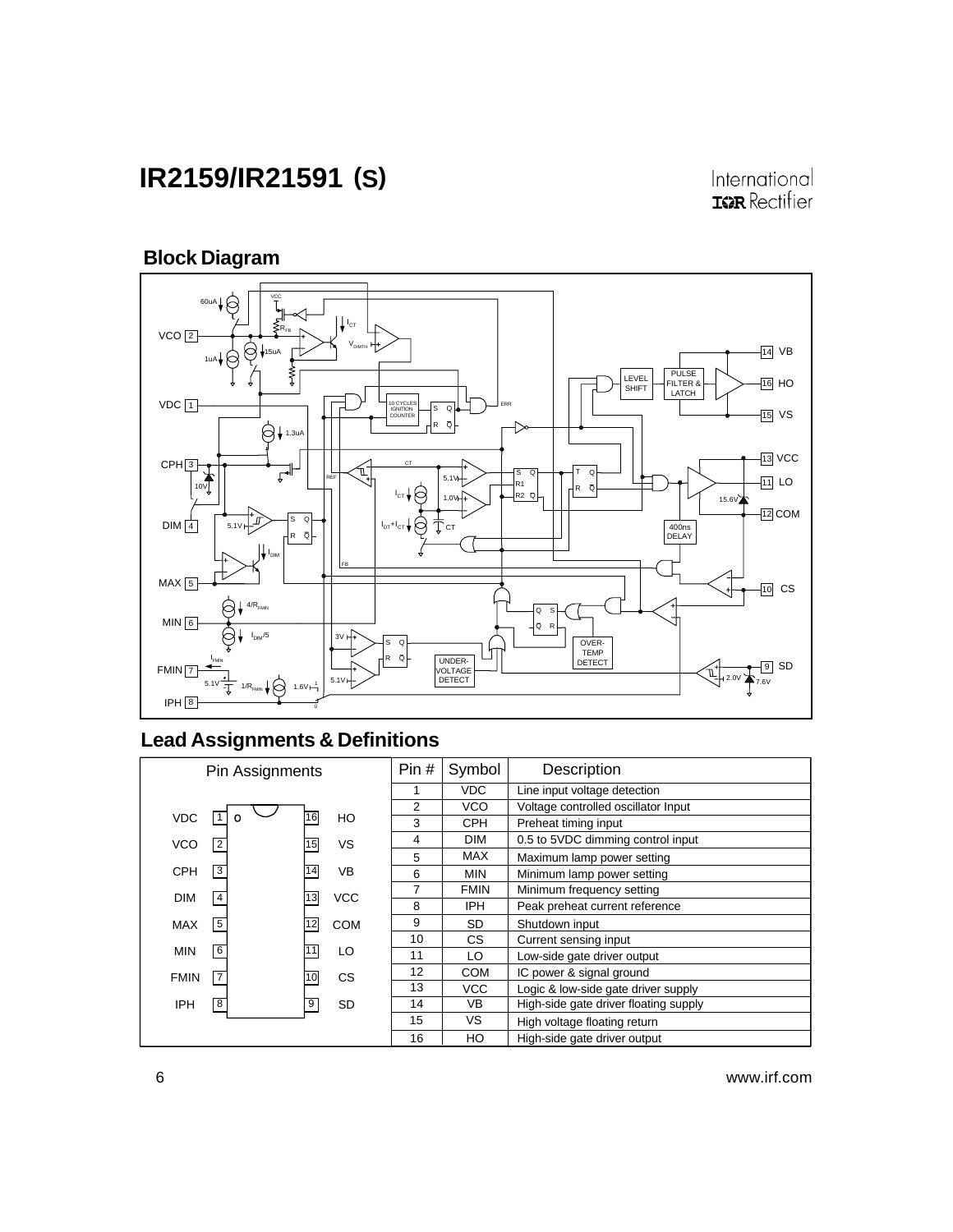International **IGR** Rectifier

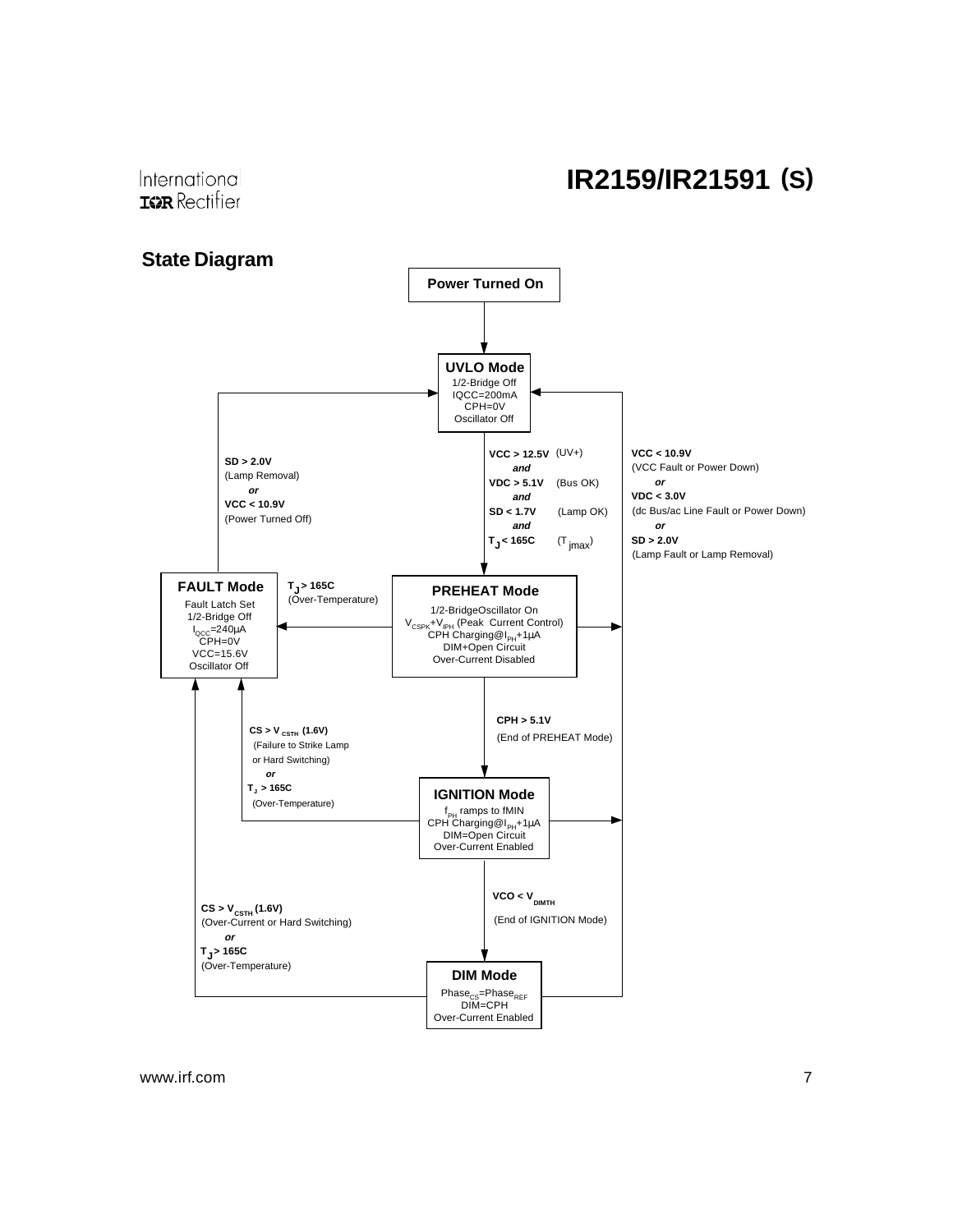International TOR Rectifier

### **Timing Diagram**

Non-strike fault condition with lamp exchange

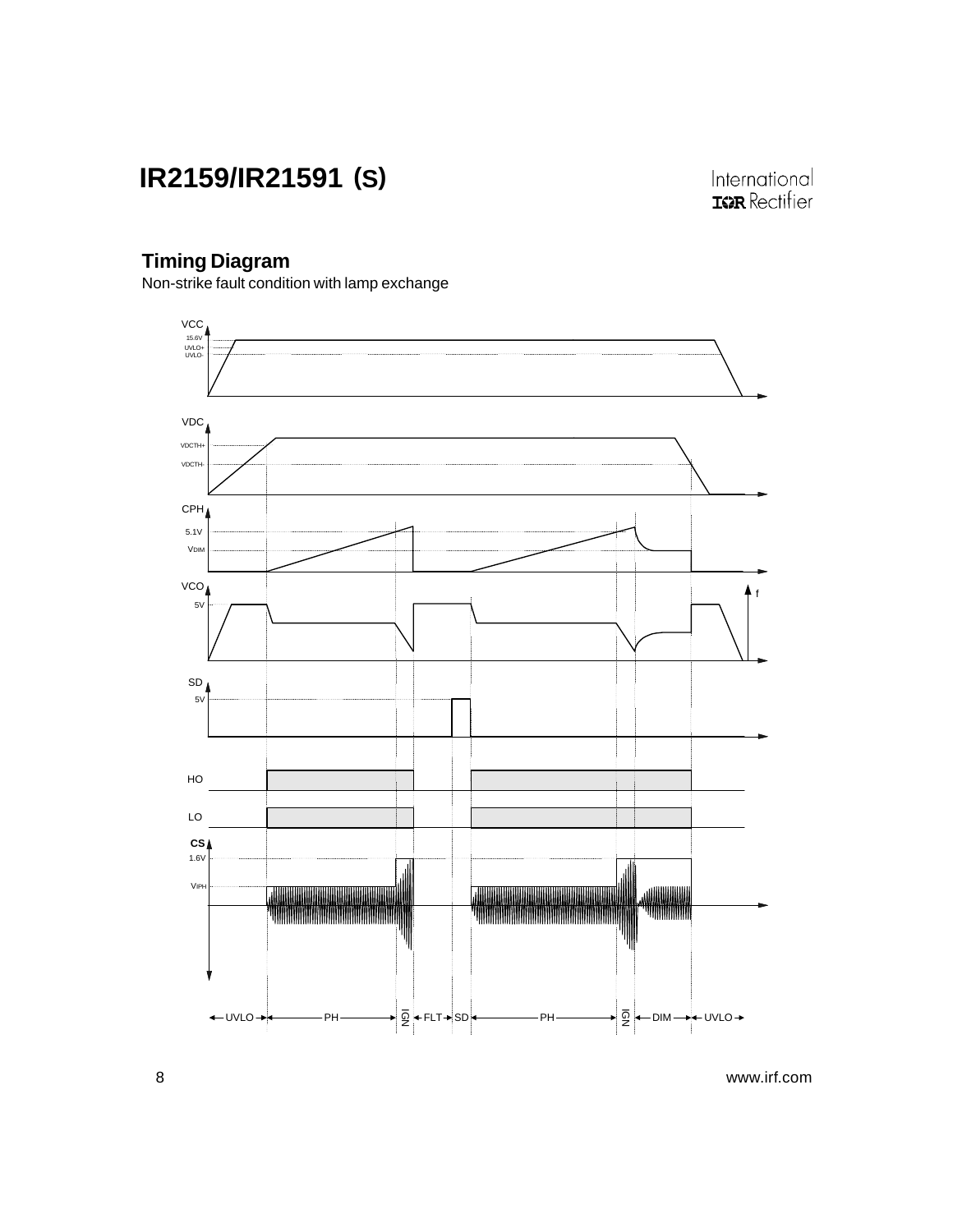### International **IGR** Rectifier

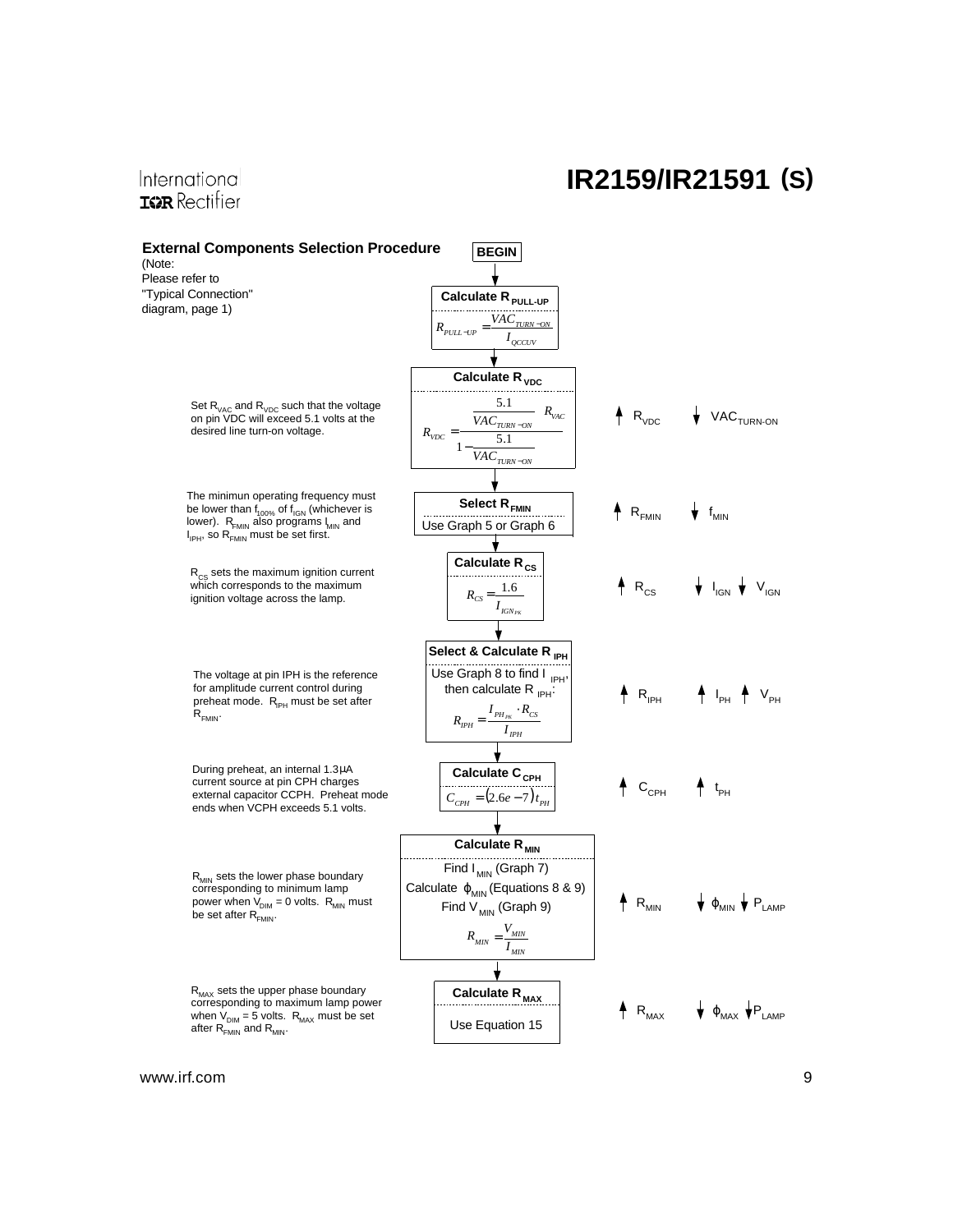### International **ISPR** Rectifier



Graph 1. Frequency vs  $V_{VCO}$  (IR2159)



Graph 2. Frequency vs  $V_{VCO}$  (IR21591)



Graph 3. Frequency vs R<sub>FMIN</sub> (IR2159)



Graph 4. Frequency vs R<sub>FMIN</sub> (IR21591)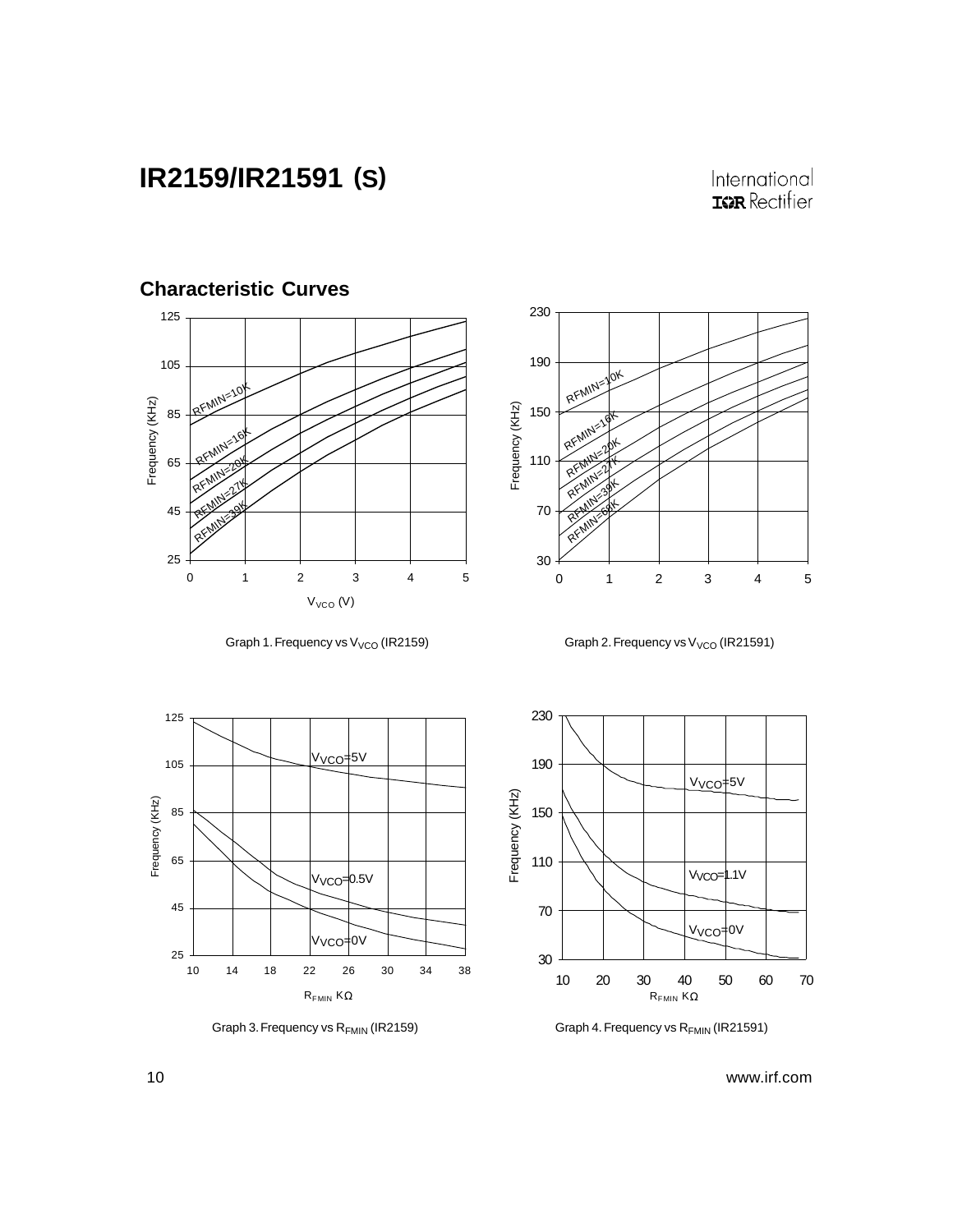International **ISR** Rectifier



Graph 5. Frequency vs R<sub>FMIN</sub> (IR2159)









Graph 7. I<sub>MIN</sub> vs R<sub>FMIN</sub> (IR2159/IR21591) Graph 8. I<sub>IPH</sub> vs R<sub>FMIN</sub> (IR2159/IR21591)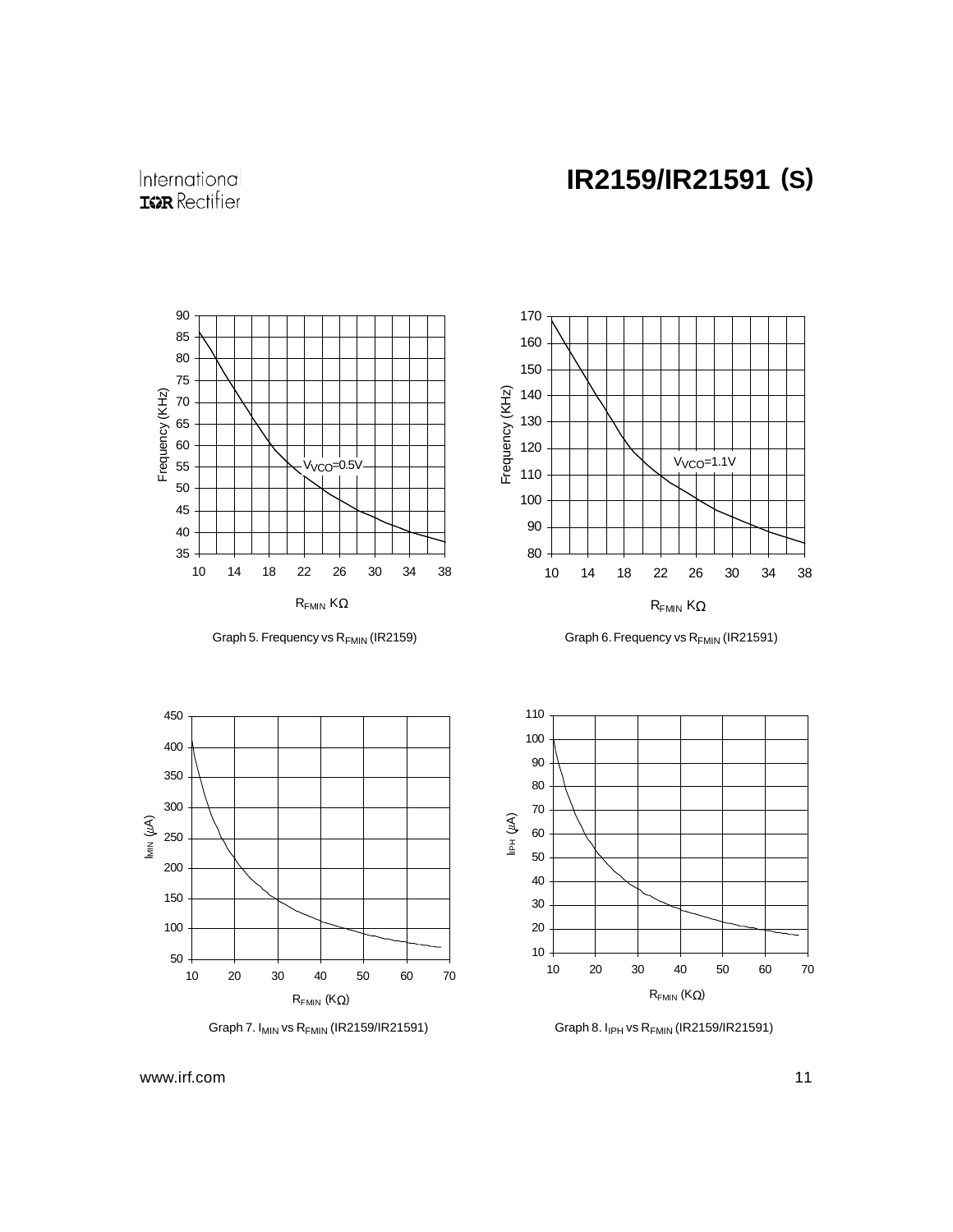## International **ISPR** Rectifier



Graph 11. I<sub>CPH</sub> vs Temperature (IR2159/IR21591) Graph 12. I<sub>MIN</sub> vs Temperature (IR2159/IR21591)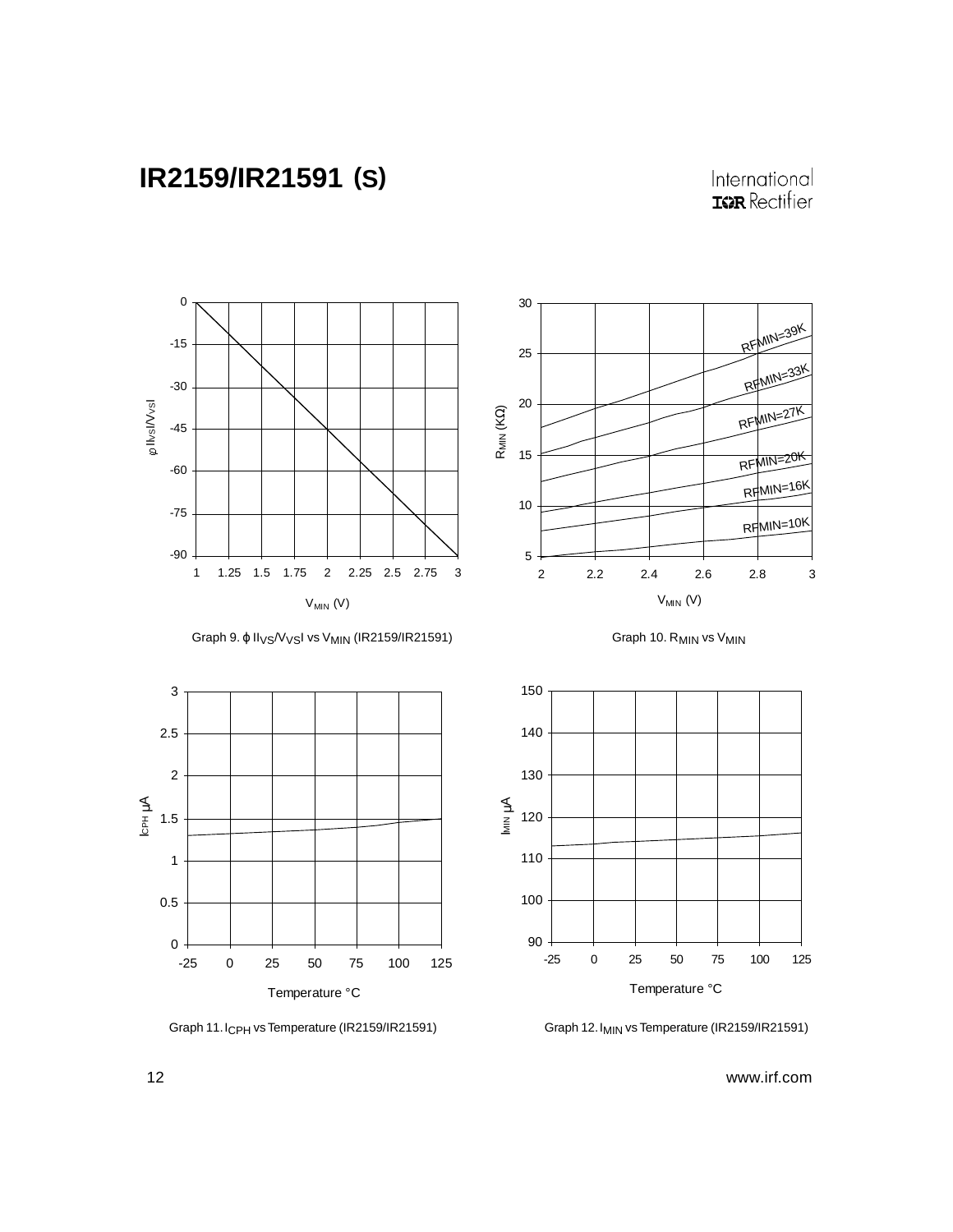





Graph 13. I<sub>IPH</sub> vs Temperature (IR2159/IR21591) Graph 14. V<sub>FMIN</sub> vs Temperature (IR2159/IR21591)



Graph 15. Frequency vs Temperature VVCO= 0V (IR2159/IR21591)



Graph 16. Frequency vs Temperature VVCO= 2V (IR2159/IR21591)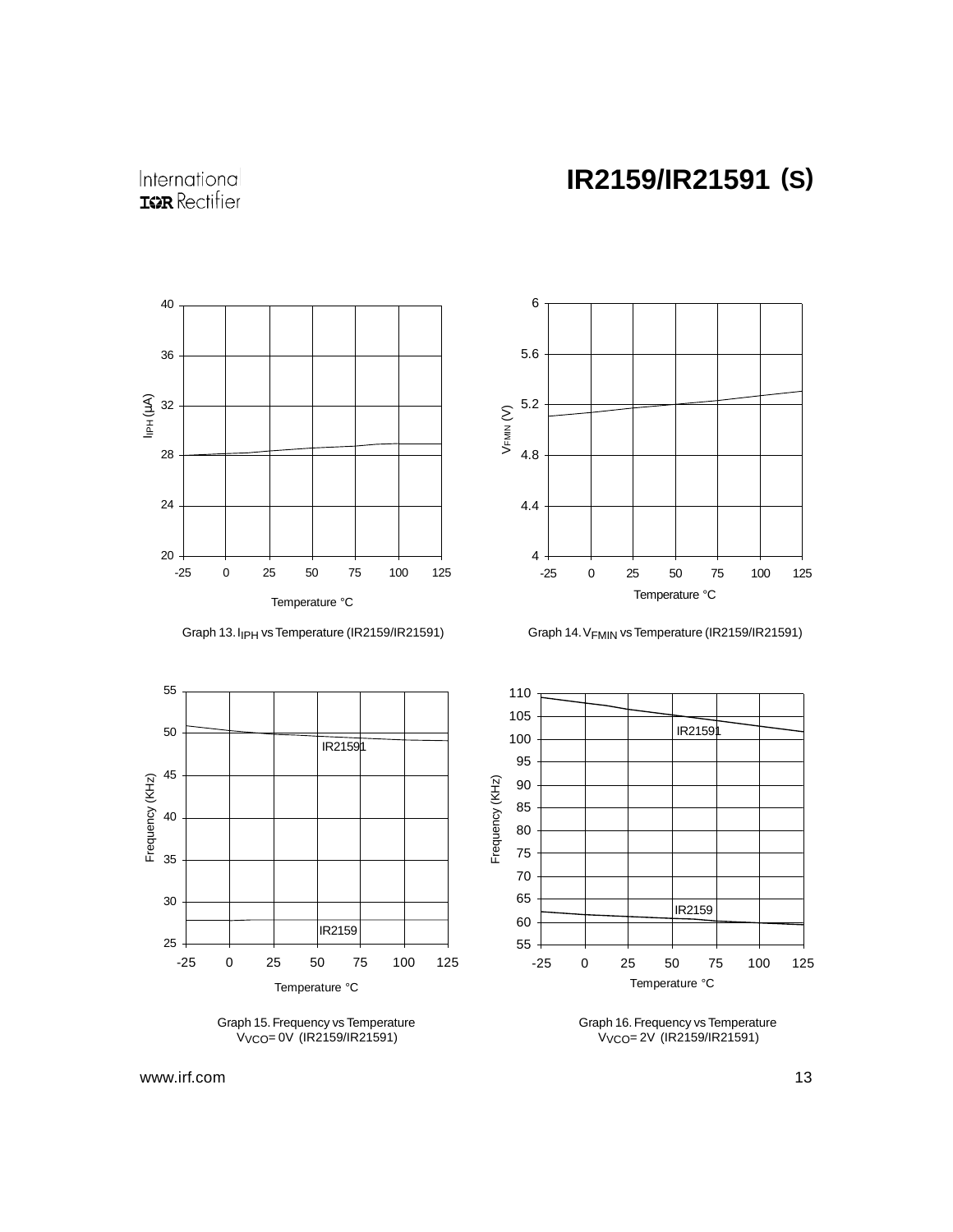

Graph 17. Dead Time vs Temperature (IR2159/IR21591)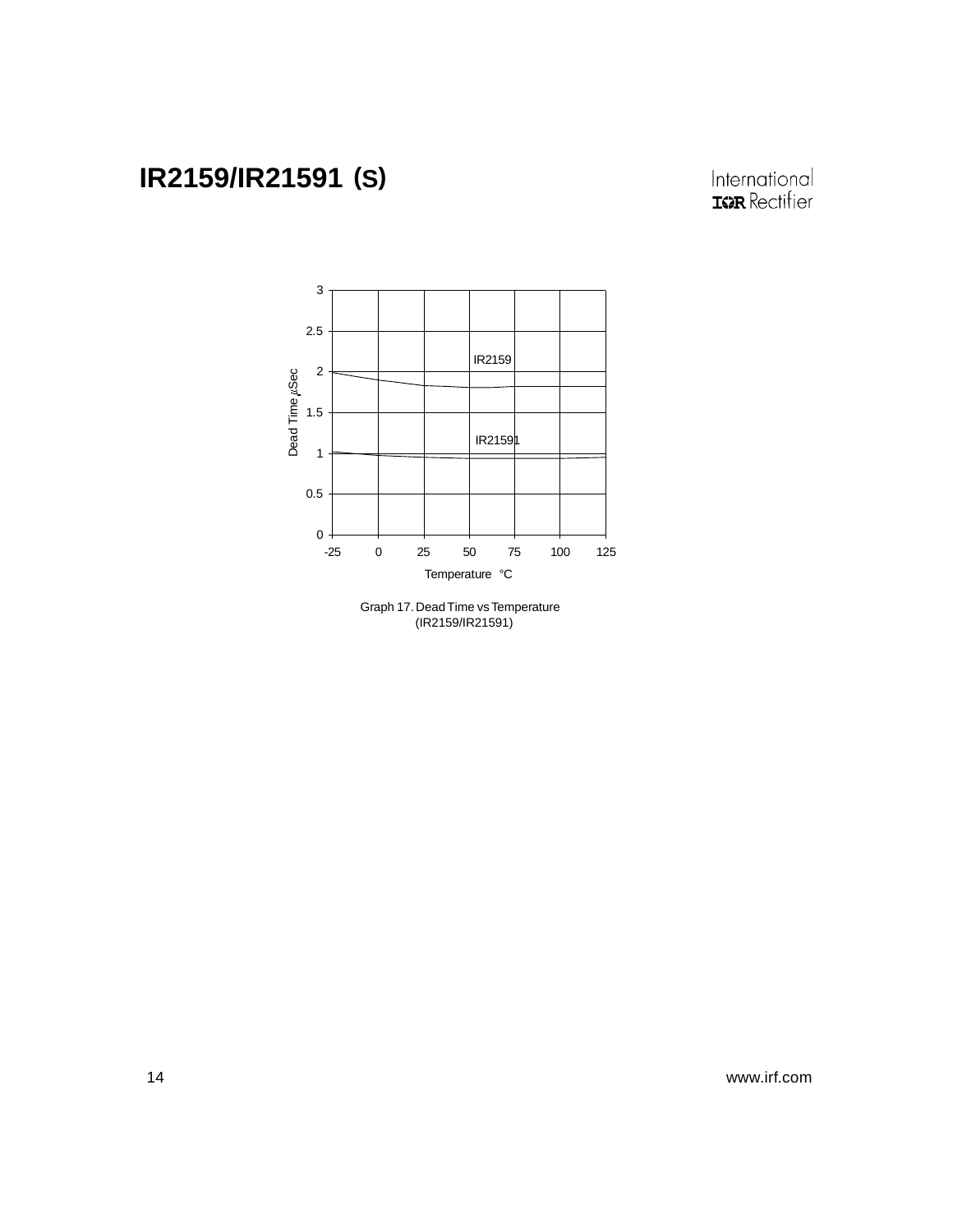

### **Functional Description**

### **Phase Control**

To understand phase control, a simplified model for the ballast output stage is used (Figure 1). The lamp and filaments are replaced with resistors, with the lamp inserted between the filament resistors (R1, R2, R3 and R4).



Figure 1, Dimming ballast output stage.

During preheat and ignition (Figure 2), the circuit is a high-Q series LC with a strong input current to input voltage phase inversion from +90 to -90 degrees at the resonance frequency. For operating frequencies slightly above resonance and higher, the phase is fixed at -90 degrees for the duration of preheat and ignition. During dimming, the circuit is an L in series with a parallel R and C, with a weak phase inversion at high lamp power and a strong phase inversion at low lamp power.



Figure 2, Typical output stage transfer function for different lamp power levels.

In the time domain (Figure 3), the input current is shifted -90 degrees from the input half-bridge voltage during preheat and ignition, and somewhere between 0 and -90 degrees after ignition during running. Zero phase-shift corresponds to maximum power



Figure 3, Typical ballast output stage waveforms.

When the phase is calculated and plotted versus lamp power (Figure 4), the result is a linear dimming curve, even down to ultra-low light levels where the resistance of the lamp can change by orders of magnitude.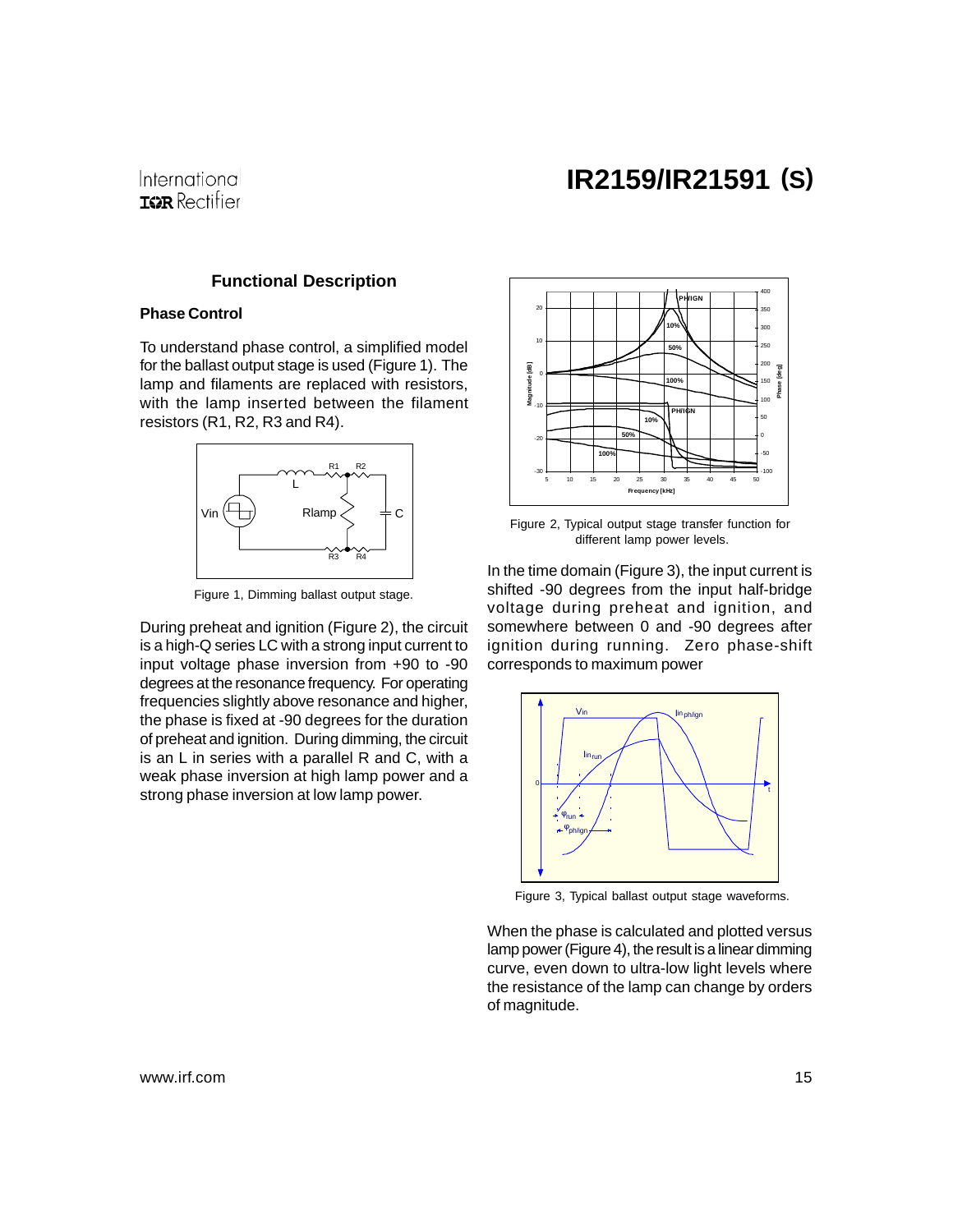### International **TOR** Rectifier



Figure 4, Lamp power vs. phase of output stage.

#### **Under-voltage Lock-Out (UVLO)**

The IR2159 undervoltage lock-out is designed to maintain an ultra low quiescent current of less than 200uA, while guaranteeing the IC is fully functional before the high and low side output drivers are activated. Figure 5 shows an efficient supply voltage using the start-up current of the IR2159 together with a charge pump from the ballast output stage (R1, C1, C2, D1 and D2).



Figure 5, Typical application of start-up circuitry. IS Short-CIFCU<br>preheat time.

The start-up capacitor (C1) is charged by current through resistor (R1) minus the start-up current drawn by the IC. This resistor is typically chosen to provide 2X the maximum start-up current at low line to guarantee start-up under the worst case condition. Once the capacitor voltage reaches the start-up threshold, and, the voltage on pin VDC is above 5.1V (see Brown-out Protection), the IC turns on and HO and LO begin to oscillate. The capacitor begins to discharge due to the increase in IC operating current (Figure 6).



Figure 6, Start-up capacitor (C1) voltage.

During the discharge cycle, the rectified current from the charge pump charges the capacitor above the minimum operating voltage of the device and the charge pump and internal 15.6V zener clamp of the IC take over as the supply voltage. The start-up capacitor and snubber capacitor must be selected such that worst case IC conditions are satisfied. A bootstrap diode (D3) and supply capacitor (C3) comprise the supply voltage for the high side driver circuitry. To guarantee that the high-side supply is charged up before the first pulse on pin HO, the first pulse from the output drivers comes from the LO pin. During UVLO, the high and low side driver outputs are low, pin VCO is pulled-up internally to 5V resetting the starting frequency to the maximum, and pin CPH is short-circuited internally to COM resetting the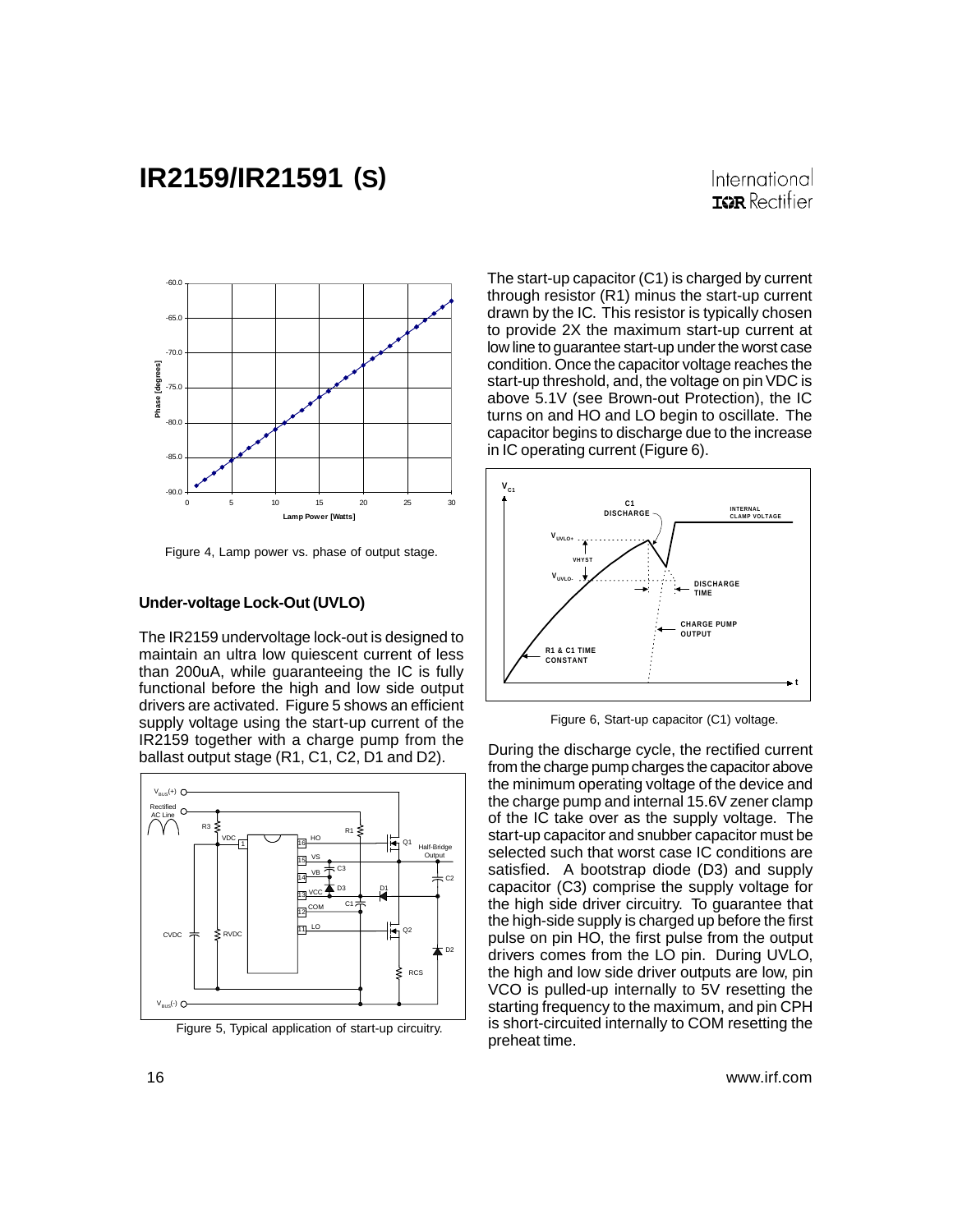#### **Brown-out Protection**

In addition to the voltage on VCC being above the start-up threshold, pin VDC must also be above 5.1V for HO and LO to begin oscillating. A voltage divider (R3,RVDC) from the rectified AC line connected to pin VDC measures the rectified AC line input voltage to the ballast and programs the turn-on and turn-off line voltages. A filter capacitor (CVDC) is also connected to pin VDC that must be chosen such that the ripple is low enough and the lower turn-off threshold of 3V is not crossed during normal line conditions. This detection is necessary due to the possibility of the lamp extinguishing during low-line conditions before the IC is properly reset. Should a brownout occur, the DC bus can drop to a level below the minimum required for the tank circuit to maintain the necessary lamp voltage. This detection will insure a clean turn-off before the DC bus drops too low and properly resets the IC to the preheat mode when the line returns.

#### **Preheat (PH)**

The IR2159 enters preheat mode when VCC exceeds the UVLO+ threshold and VDC exceeds 5.1V. HO and LO begin to oscillate at the maximum operating frequency with 50% duty cycle and at the internally set dead-time of 2us. Pin CPH is disconnected from COM and an internal 1uA current source (Figure 7) charges the external timing capacitor on CPH linearly.



Figure 7, IR2159 preheat circuitry.

An internal 1uA current source slowly discharges the external capacitor on pin VCO and the voltage on pin VCO begins to decrease. This decreases the frequency, which, for operating frequencies above resonance, increases the load current. When the peak voltage measured on pin CS, produced by a portion of the load current flowing through an external sense resistor (RCS), exceeds the voltage level on pin IPH, a 60uA internal current source is connected to pin VCO and the capacitor charges (Figure 8). This forces the frequency to increase and the load current to decrease. When the voltage on pin CS decreases below IPH, the 60uA current source is disconnected and the frequency decreases again.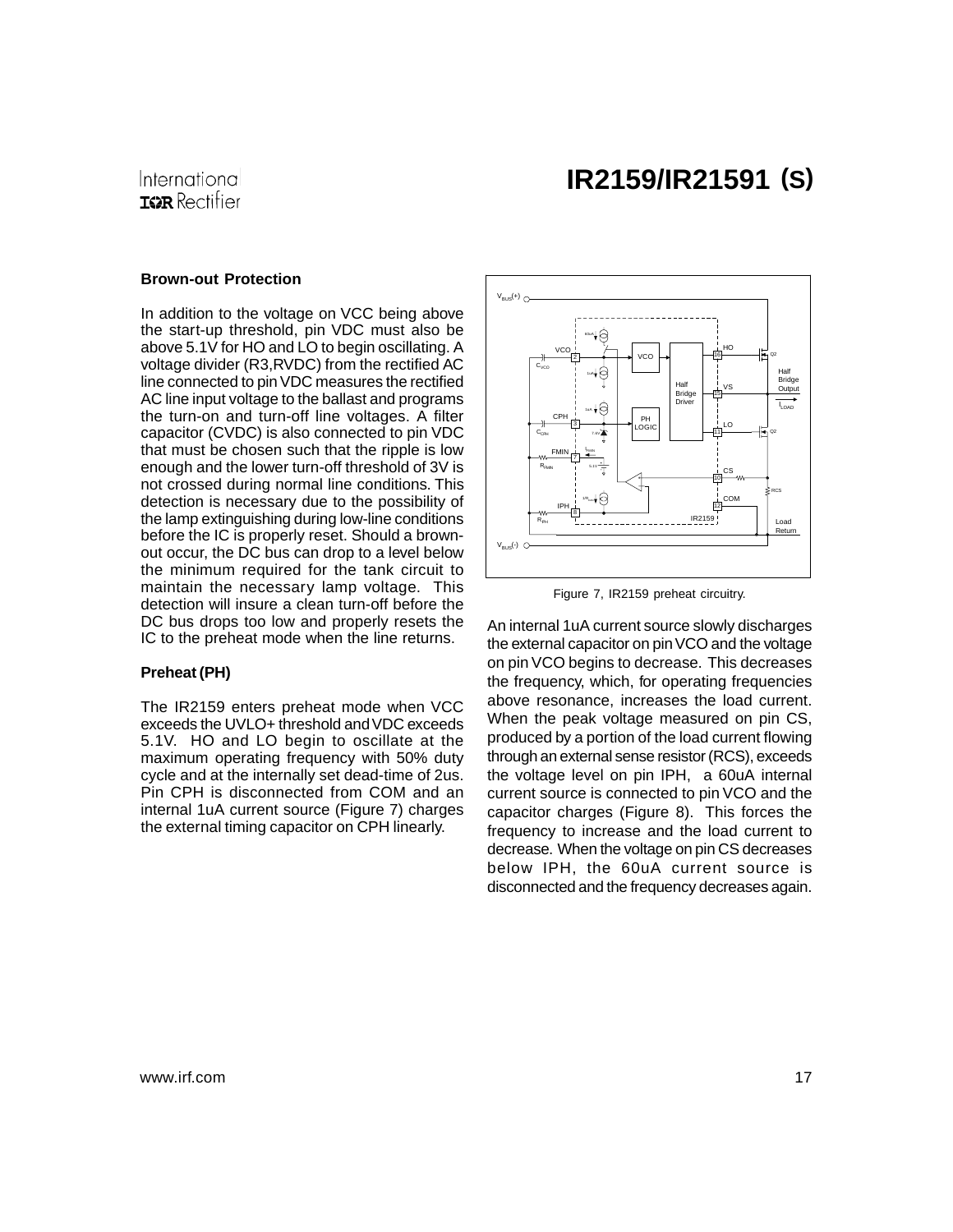### International **IGR** Rectifier



Figure 8, Peak load current regulation timing diagram.

This feedback keeps the peak preheat current regulated to the user-programmable setting on pin IPH for the duration of the preheat time. An internal current source connected to an external resistor on pin IPH sets a voltage reference for the peak pre-heat current. The pre-heat time continues until the voltage on pin CPH exceeds 5V.

#### **Ignition (IGN)**

The IR2159 enters ignition mode when the voltage on pin CPH exceeds 5V. The peak current regulation reference voltage is disconnected from the user-programmable setting on pin IPH and is connected to a higher internal threshold of 1.6V (Figure 9).



Figure 9, IR2159 ignition circuitry.

The ignition ramp is then initiated as the capacitor on pin VCO discharges linearly through an internal 1uA current source. The frequency decreases linearly towards the resonance frequency of the high-Q ballast output stage, causing the lamp voltage and load current to increase (Figure 10). The frequency continues to decrease until the lamp ignites or the current limit of the IR2159 is reached. If the current limit is reached, the IR2159 enters FAULT mode. The 1.6V threshold together with the external current sensing resistor on pin CS determine the maximum allowable peak ignition current (and therefore peak ignition voltage) of the ballast output stage. The peak ignition current must not exceed the maximum allowable current ratings of the output stage MOSFETs or IGBTs, and, the **resonant inductor must not saturate at any time.**

 Should the lamp ignite, the frequency continues to decrease until the voltage on pin VCO reaches VDIMTH, corresponding to the minimum operating frequency set by the external resistor on pin FMIN,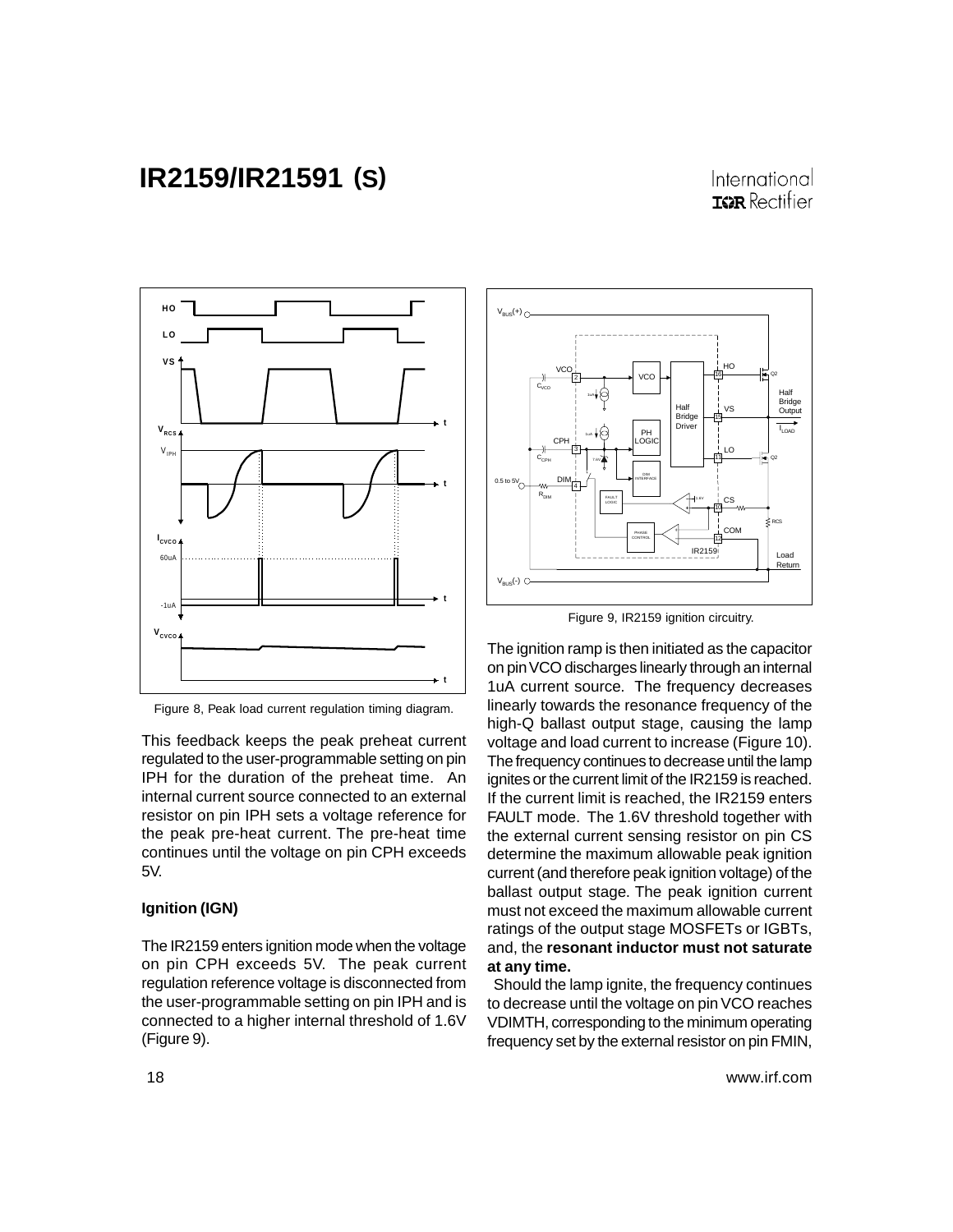### International **TOR** Rectifier

## **IR2159/IR21591 (S)**

and the IR2159 enters DIM mode and the phase control loop is closed.



Figure 10, IR2159 ignition timing diagram.

For a reliable ignition with minimal start-up flash, the resistor on FMIN should be set to 5kHz lower than the ignition frequency or the 100% brightness dimming frequency, whichever is lower.

#### **Ignition-to-Dim (IGN-to-DIM)**

When the VCO decreases below VDIMTH, the IR2159 enters dim mode. The phase control loop is closed and the phase of the load current is regulated against the user control input on pin DIM. To control the rate at which the dim setting changes from maximum brightness to the user setting (IGN-TO-DIM time, Figure 10), pin DIM is connected internally to pin CPH when the IR2159 enters DIM mode. The resistor on pin DIM (RDIM) discharges the capacitor on pin CPH down to the user dim setting. The resistor can be selected for a fast time constant to minimize the amount of flash visible over the lamp just after ignition, or, a long time constant such that the brightness ramps

down smoothly to the user setting. Should the ignition-to-dim time be too fast, however, the loop can respond faster than the ionization constant of the lamp (milliseconds) causing the VCO to over-shoot. This can result in a frequency that is higher than the minimum brightness frequency and can extinguish the lamp. The capacitor on pin CPH serves multiple functions by setting the preheat time, the travel rate just after ignition (together with resistor RDIM), and, serving as a filter capacitor on pin DIM during dimming to increase high-frequency noise immunity and minimize component count.

#### **Dimming (DIM)**

To regulate lamp power, the error between the reference phase and the phase of the output stage current forces the VCO to steer the frequency in the proper direction, as determined by the transfer function of the output stage, such that the error is forced to zero. An internal 15uA current source is connected to pin VCO during dimming mode (Figure 11) to discharge the VCO capacitor and decrease the frequency towards lock.



Figure 11, IR2159 dimming circuitry.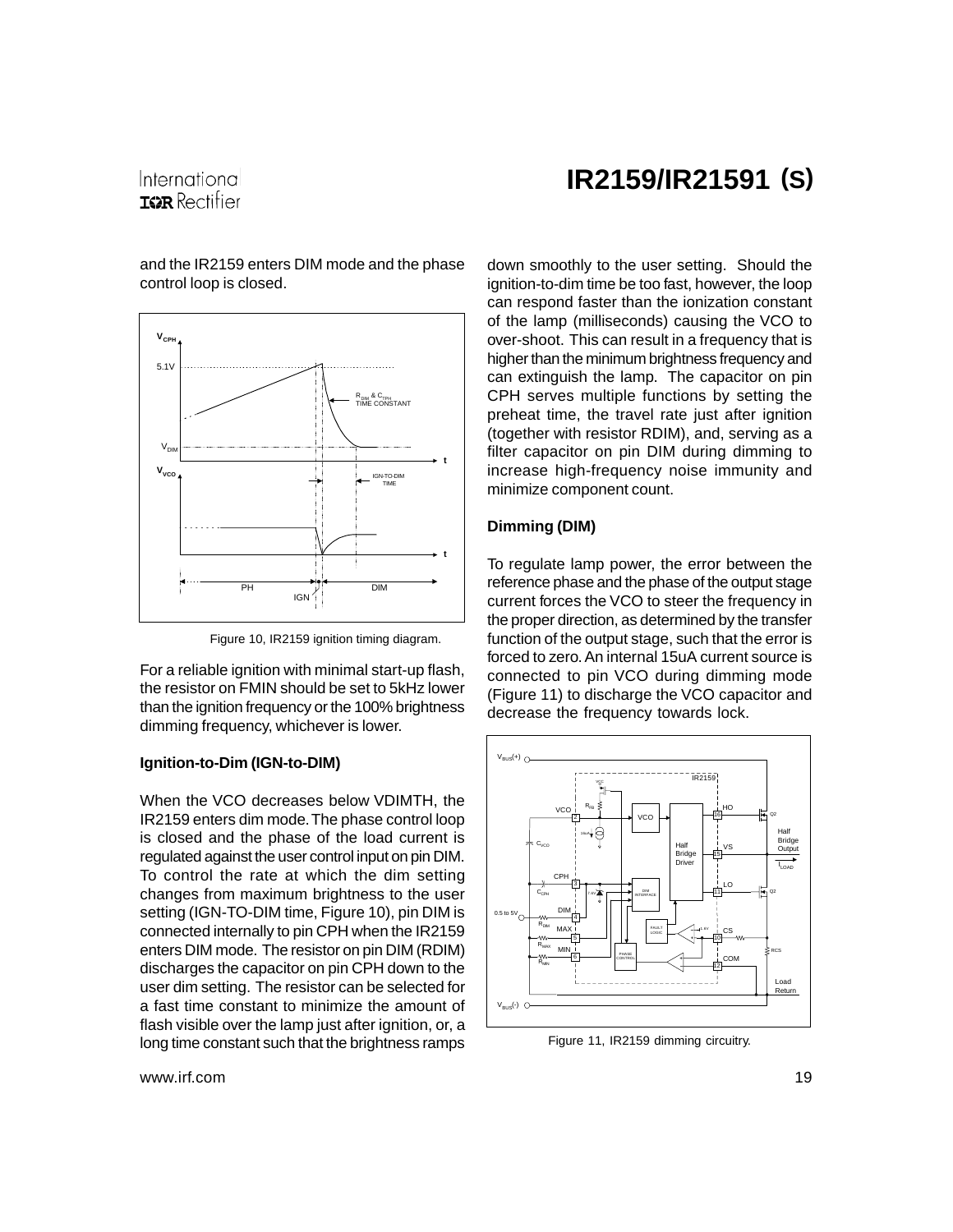### International **IGR** Rectifier

Once lock is achieved, the phase detector (PDET) outputs short pulses to an open-drain PMOS that charges the VCO capacitor through an internal resistor (RFB) each time an error pulse occurs (Figure 12). This action "nudges" the integrator at the input of the VCO to keep the phase of the output stage current exactly locked in phase with the reference.



Figure 12, Phase control timing diagram.

The IR2159 includes a dimming interface for analog lamp power control. The DIM pin input requires a voltage in the range of 0.5 to 5VDC, with 5V corresponding to minimum phase shift (maximum lamp power). The output of the dim interface is the voltage on pin MIN, which is compared with the internal timing capacitor (CT) voltage to produce a frequency-independent digital reference phase (Figure 13).



Figure 13, Dimming interface

The charging time of CT from 1V to 5.1V determines the on-time of output gate drivers HO and LO and corresponds to -180 degrees of possible phase shift in load current (minus deadtime). For the 0 to -90 degree dim range, the voltage on pin MIN is bounded between 1V and 3V using pins MIN and MAX. An external resistor on pin MAX programs the minimum phase shift reference (maximum lamp power) corresponding to 5V on pin DIM, and an external resistor on pin MIN sets the maximum phase shift (minimum lamp power) corresponding to 0.5V on pin DIM.

#### **Current Sensing**

During dimming, the current sensing circuitry (Figure 14) detects over-current which can occur during hard-switching (see Fault section), and zero-crossing to measure the phase of the total load current. To reject any switching noise which can occur at the turn-on of the low-side MOSFET or IGBT, a digital current sense blanking circuit blanks out the signal from the zero-crossing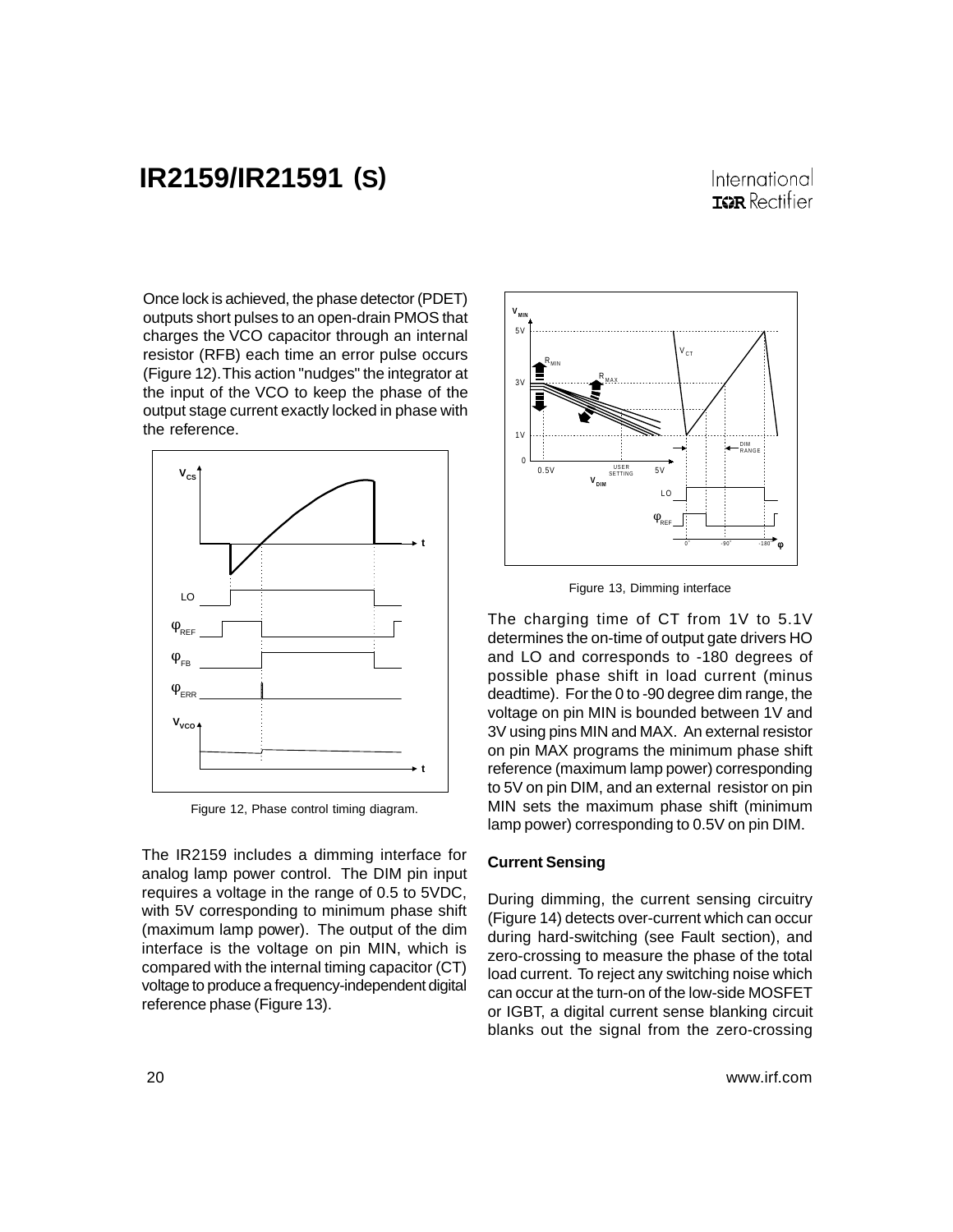## International **IGR** Rectifier

detection comparator for 400ns after LO goes 'high' (Figure 15).



Figure 14, Current sensing circuitry.

The internal blank time reduces the dimming range slightly (Figure 15) when operating at minimum phase shift (maximum lamp power). The external programming resistor on pin MAX must be selected such that the minimum phase shift is set a safe margin away from the blank time. A series resistor (R1) is required to limit the amount of current flowing out of pin CS when the voltage across RCS goes below -0.7V. A filter capacitor at pin CS may be required due to other possible asynchronous noise sources present in the ballast system.



Figure 15, Current sense timing diagram.

### **Fault Mode (FAULT)**

During dimming, the peak current regulation circuit active during preheat and ignition is disabled. Should non-zero voltage switching at the output of the half-bridge occur (Figure 16), high current spikes will result. A lamp filament failure, lamp end-of-life, lamp removal, or a deadtime shorter than what is required for commutation, can all cause hard-switching.



Figure 16, hard-switching with latch off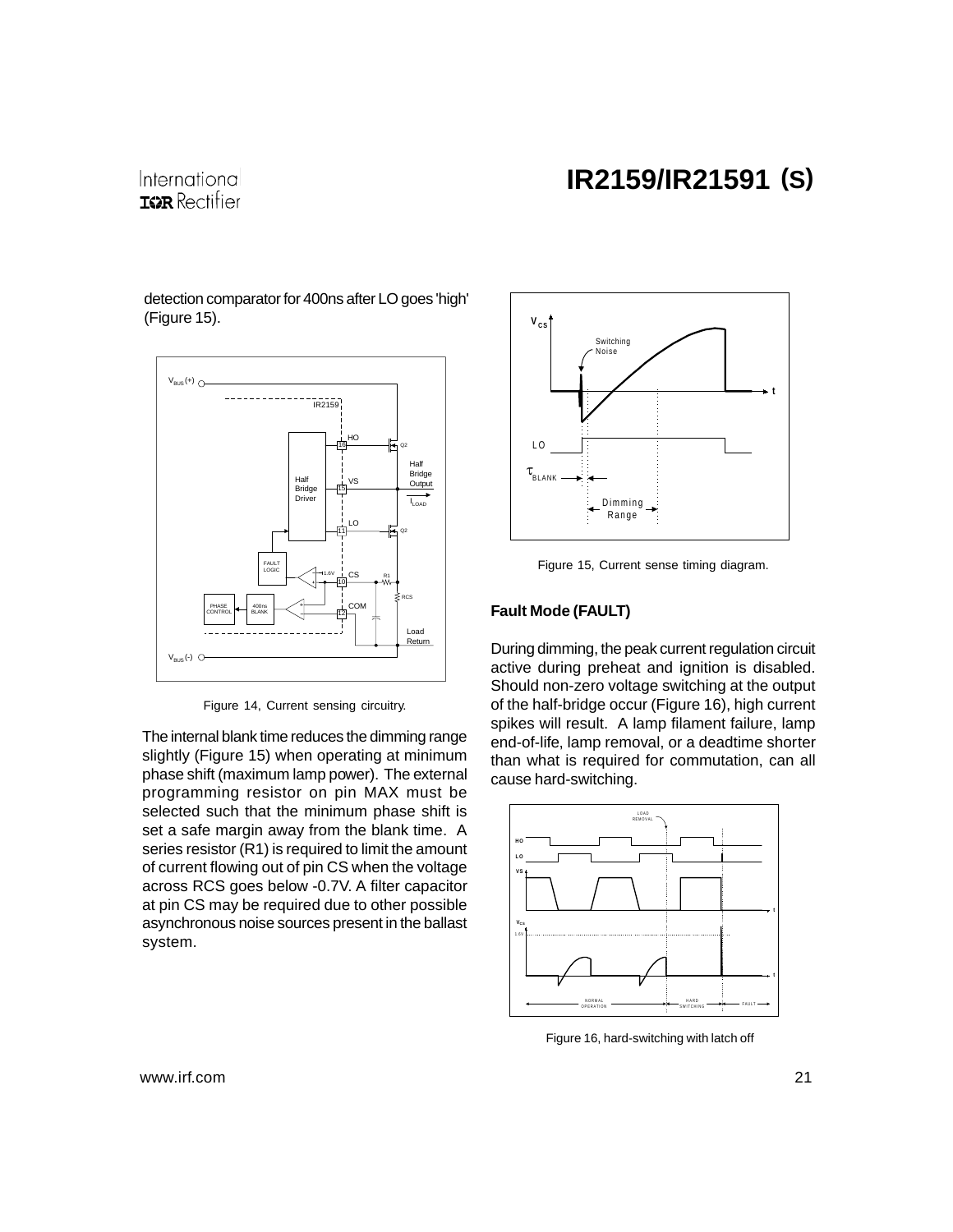Should the peak voltage on pin CS exceed 1.6V at any time during dimming, the IR2159 enters FAULT mode and the high and low-side driver outputs, HO and LO, are both turned off . Cycling the supply voltage on VCC below or the voltage on pin SD will reset the IR2159 to preheat (PH) mode (see STATE DIAGRAM).

#### **Ballast Design**

#### **Lamp Requirements**

Before selecting component values for the ballast output stage and the programmable inputs of the IR2159, the following lamp requirements must first be defined:

| Variable                     | Description                     | Units |
|------------------------------|---------------------------------|-------|
| $\boldsymbol{I}_{ph}$        | Filament pre-heat current       | Arms  |
| $t_{\scriptscriptstyle ph}$  | Filament pre-heat time          | s     |
| $\frac{1}{p h_{\text{max}}}$ | Maximum lamp pre-heat voltage   | Vpp   |
| $V_{ign}$                    | Lamp ignition voltage           | Vpp   |
| $P_{100\%}$                  | Lamp power at 100% brightness   | W     |
| $V_{100\%}$                  | Lamp voltage at 100% brightness | Vpp   |
| $P_{1%}$                     | Lamp power at 1% brightness     | W     |
| $V_{1\%}$                    | Lamp voltage at 1% brightness   | Vpp   |
| $\textit{Cath}_{\text{min}}$ | Minimum cathode heating current | Arms  |

Table I, Typical lamp requirements

#### **Ballast Output Stage**

The components comprising the output stage are selected using a set of equations. Different ballast operating frequencies and their respective voltages and currents are calculated.

The inductor and capacitor values are obtained using equations (2) through (7). The results of these equations reveal the location of each operating frequency and the corresponding voltages and currents. For a given L, C, DC bus voltage, and pre-heat current, the resulting voltage over the lamp during pre-heat is given as:

$$
V_{ph} = \left[ \left( \frac{2V_{DC}}{\pi} \right)^2 + \frac{8L}{C} I_{ph}^2 \right]^{\frac{1}{2}} - \frac{2V_{DC}}{\pi} \quad (2)
$$

The resulting operating frequency during pre-heat is given as:

$$
f_{ph} = \frac{\sqrt{2I_{ph}}}{\pi CV_{ph}}
$$
 [Hz] (3)

The resulting operating frequency during ignition is given as:

$$
f_{ign} = \frac{1}{2\pi} \sqrt{\frac{1 + \frac{\frac{4}{\pi}V_{DC}}{V_{ign}}}{LC}}
$$
 [Hz] (4)

The total load current during ignition is given as:

$$
I_{ign} = f_{ign}CV_{ign}2\pi
$$
 [App] (5)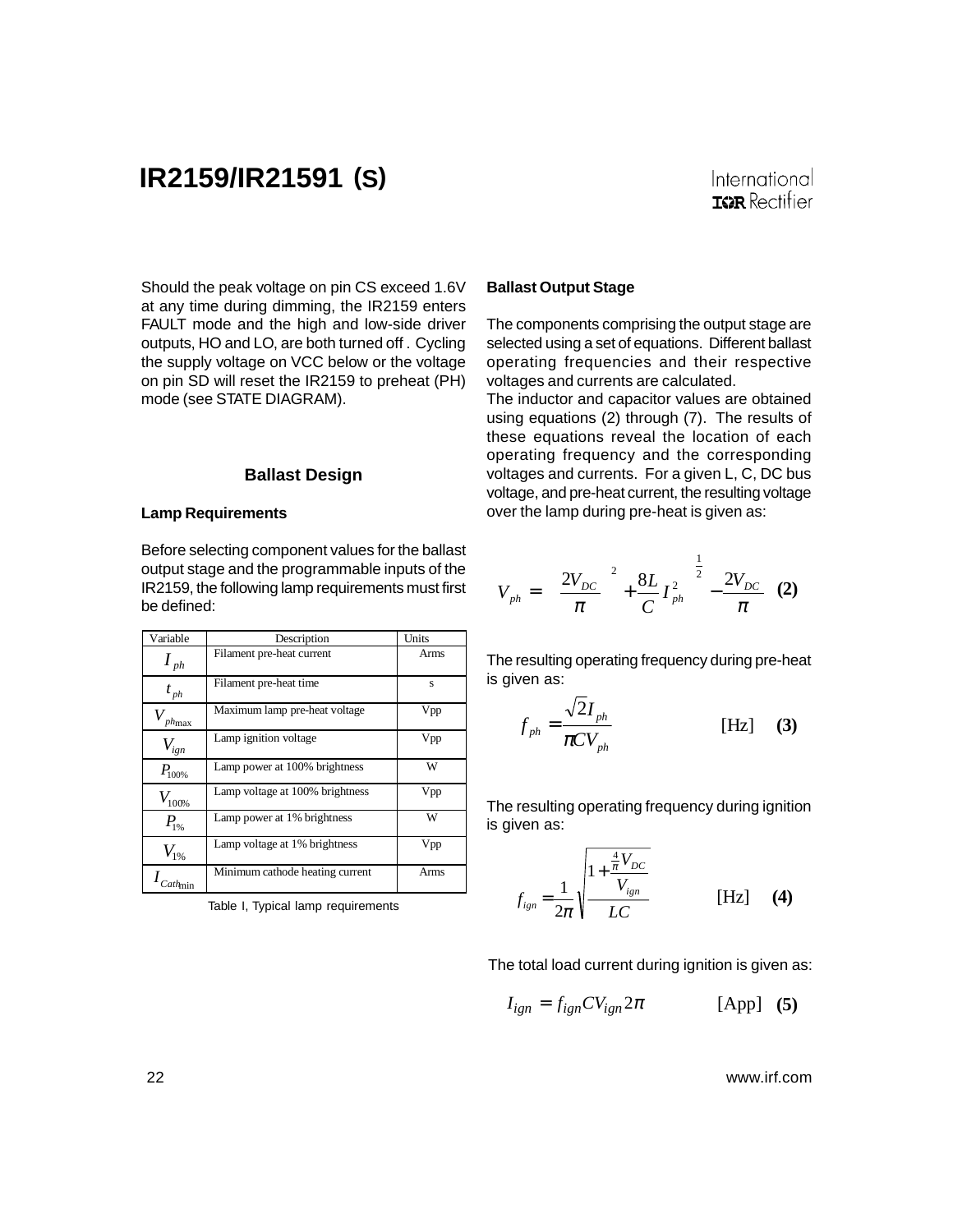International **IGR** Rectifier

The operating frequency [Hz] at maximum lamp power is given as:

$$
f_{1006} = \frac{1}{2\pi} \sqrt{\frac{1}{LC} - \frac{32P_{1006}^2}{C^2 V_{1006}^4} + \sqrt{\left[\frac{1}{LC} - \frac{32P_{1006}^2}{C^2 V_{1006}^4}\right]^2 - \frac{1 - \left(\frac{4V_{DC}}{V_{1006}\pi}\right)^2}{\dot{LC}^2}}}
$$
 (6)

The cathode heating current at minimum lamp power is given as:

$$
I_{Cath_1\%} = \frac{V_{1\%} f_{1\%} \pi C}{\sqrt{2}} \tag{7}
$$

### **Design Constraints**

The inductor and capacitor values should be iterated until the following design constraints have been fulfilled (Table II).

| Design Constraint                                                 | Reason                               |  |  |  |
|-------------------------------------------------------------------|--------------------------------------|--|--|--|
| $V_{ph}$ < $V_{ph_{\rm max}}$                                     | Ignition during pre-<br>heat         |  |  |  |
| $f_{ph} - f_{ign} > 5kHz$                                         | Production tolerances                |  |  |  |
| $I_{ign} < I_{ign_{max}}$                                         | Inductor saturation                  |  |  |  |
| $I_{\textit{Cath}_{\gamma_{\phi}}} \geq I_{\textit{Cath}_{\min}}$ | Lamp extinguishing<br>during dimming |  |  |  |

Table II, Ballast design constraints

### **IR2159 Programmable Inputs**

In order to program the MIN and MAX settings of the dimming interface, the phase of the output stage current at minimum and maximum lamp power must be calculated. This is obtained using the following equations:

$$
f_{\%} = \frac{1}{2\pi} \sqrt{\frac{1}{LC} - \frac{32P_{\%}^2}{C^2V_{\%}^4} + \sqrt{\left[\frac{1}{LC} - \frac{32P_{\%}^2}{C^2V_{\%}^4}\right]^2 - \frac{1 - \left(\frac{4V_{DC}}{V_{\%}\pi}\right)^2}{L^2C^2}}}
$$
(8)

$$
\varphi_{\text{s}} = \frac{180}{\pi} \tan^{-1} \left[ \left( \frac{V_{\text{s}}^2}{2P_{\text{s}}^2} C - \frac{2P_{\text{s}}^2}{V_{\text{s}}^2} L \right) 2\pi f_{\text{s}}^2 - 4 \frac{V_{\text{s}}^2}{P_{\text{s}}^2} L C^2 \pi^3 f_{\text{s}}^3 \right] \tag{9}
$$

With the lamp requirements defined, the L and C of the ballast output stage selected, and the minimum and maximum phase calculated, the component values for setting the programmable inputs of the IR2159 are obtained with the following equations:

$$
R_{FMIN} = \frac{(25e-6) - (f_{MIN} - 10000) \cdot (1e-10)}{(f_{MIN} - 10000) \cdot (2e-14)}
$$
  
[Ohms] (10)

$$
R_{CS} = \frac{2 \cdot (1.6)}{I_{ign}} \tag{11}
$$

$$
R_{IPH} = R_{FMIN} R_{CS} I_{ph} \sqrt{2}
$$
 [Ohms] (12)

$$
C_{\text{CPH}} = (2.6E - 7)(t_{\text{PH}}) \qquad \text{[Farads]} \qquad (13)
$$

$$
R_{MIN} = \frac{R_{FMIN}}{4} \left( 1 - \frac{\varphi_{1\%}}{45} \right) \quad \text{[Ohms]} \tag{14}
$$

$$
R_{MAX} = \frac{0.86 \cdot R_{FMIN} \cdot R_{MIN}}{4 \cdot R_{MIN} - R_{FMIN} \cdot \left(1 - \frac{\varphi_{100\%}}{45}\right)}
$$
 [Ohms] (15)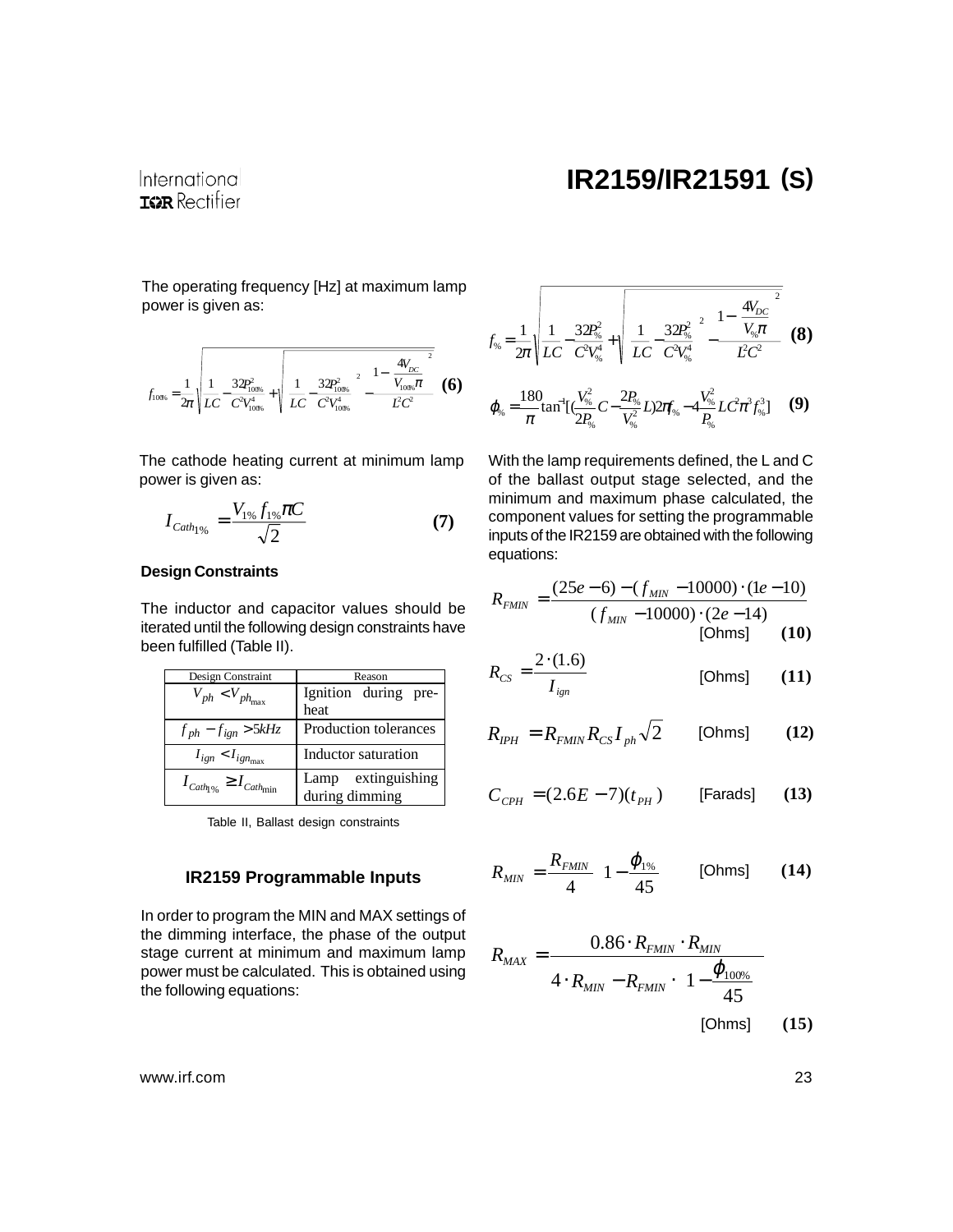This ballast design procedure has been summarized into the following 3 steps:







### **Case outline**